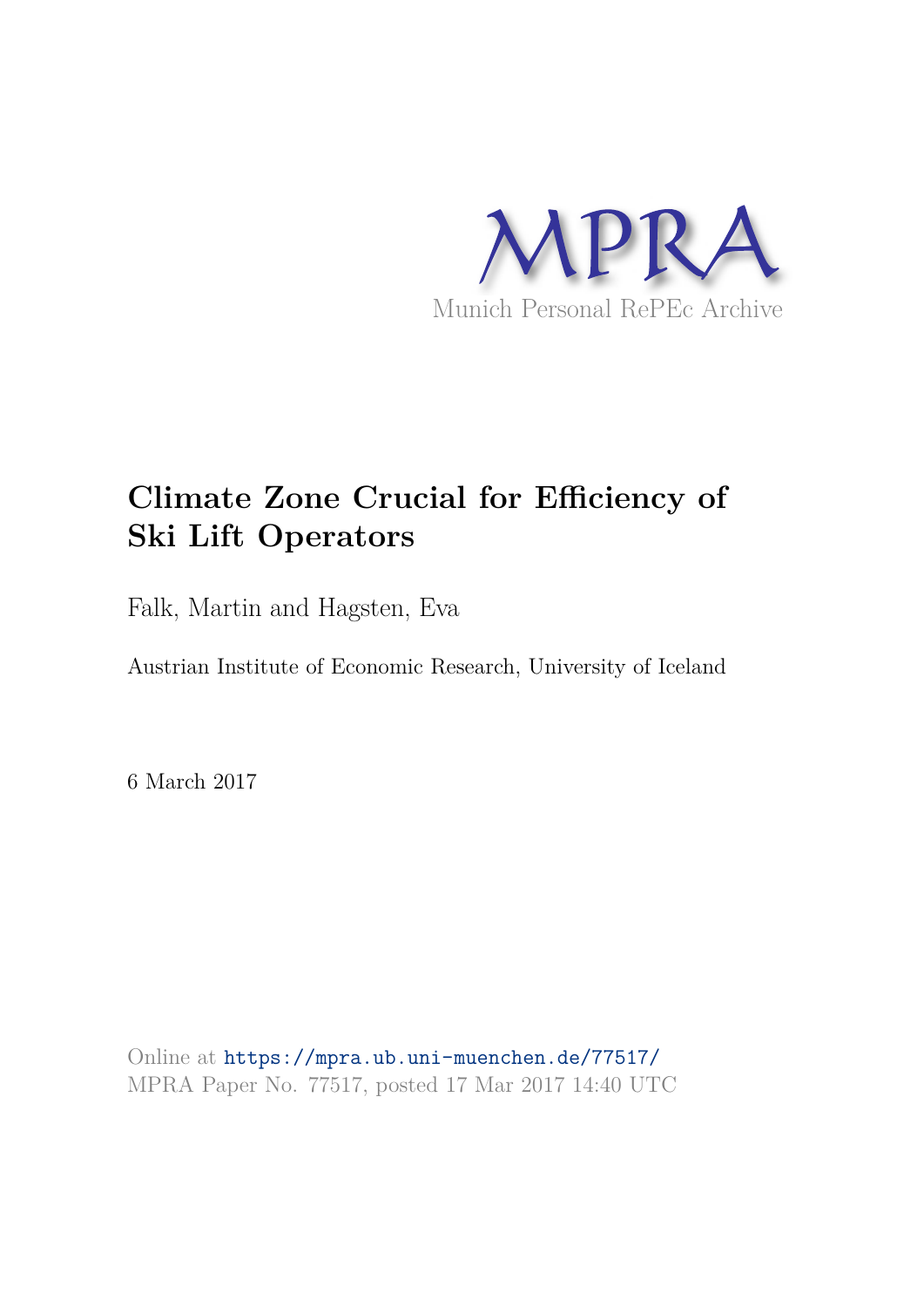Manuscript accepted for publication in Current Issues in Tourism, 15 February 2017, <http://dx.doi.org/10.1080/13683500.2017.1297781>

# **Climate Zone Crucial for Efficiency of Ski Lift Operators**

Martin Falk, Austrian Institute of Economic Research (WIFO) Eva Hagsten (University of Iceland)

Abstract:

This paper investigates the efficiency of ski lift companies across different climate zones in a group of countries based on establishment data. By a joint estimation of the stochastic frontier production and efficiency equations, the results indicate that ski areas in subarctic climate zones are far more efficient than their counterparts in warmer zones. Presence of a large local market and elevation of the ski area are factors not relevant for efficiency. Output of ski lift operators (companies) increases with the length of ski runs, number of ski lifts, share of slopes covered by snowmaking facilities and availability of fast lifts. Productivity is also significantly higher for ski lift companies owned by a large conglomerate.

Keywords: technical efficiency, stochastic frontier production function, ski lift companies, climate zones, ownership.

JEL classification: D24, D21, C2, R4

\*Corresponding author: Eva Hagsten, University of Iceland, Sæmundargata 2. 101 Reykjavík, Iceland, eva.hagsten@gmail.com.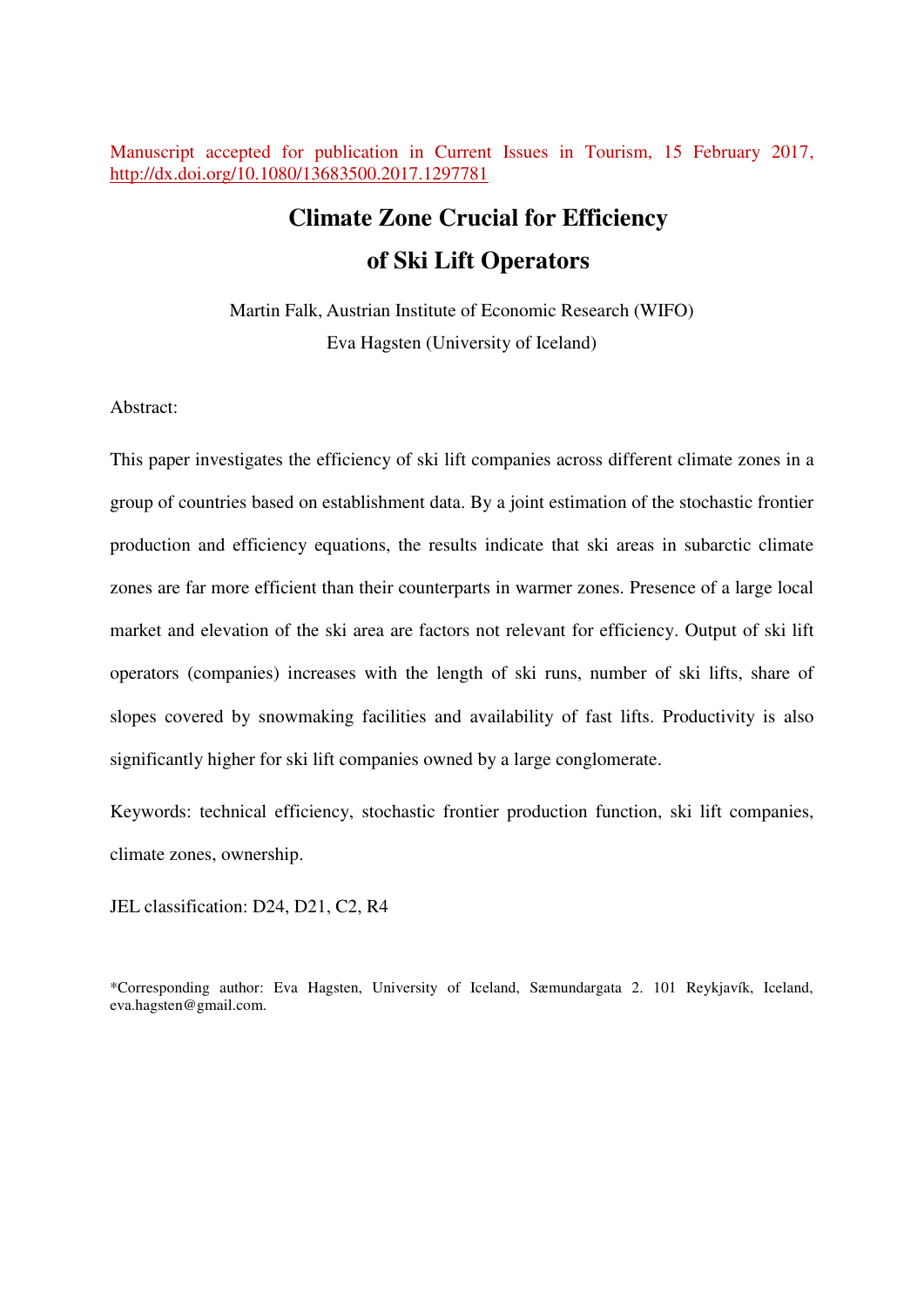#### **1. Introduction**

Cable cars and ski lifts form an important part of the infrastructure at mountain destinations. Just like within other narrowly defined transportation industries (Kerstens, 1996; Karlaftis  $\&$ Tsamboulas, 2012), ski lift operators (companies) exhibit a wide degree of variation in technical efficiency (Botti, Goncalves, & Peypoch, 2012; Brida, Deidda & Pulina, 2014; Goncalves, 2013, Goncalves, Robinot & Michael, 2016). Several studies emphasise the role of location and elevation for performance of ski lift companies. Others predict that climate change will have negative consequences, particularly for certain ski areas at low elevation (Abegg, Agrawala, Crick, & De Montfalcon, 2007; Dawson & Scott, 2013). Beyond the European Alps, productivity of ski areas could be related not just to altitude, but also to other factors that affect the availability of snow, such as latitude or climate zone. Despite this, the role of latitude in determining performance of ski areas is largely neglected. In fact, the climate zone (or latitude) might be even more important than elevation in explaining productivity and efficiency of ski lift operators in certain areas, such as in the Nordic countries. In these countries weather conditions vary between warm summer humid continental or oceanic climate in the south and coastal areas, and a subarctic climate in the North and inner regions.

Findings of the TOPDAD project reveal that both latitude and elevation are crucial parameters when studying the impact of global warming on winter tourism demand in ski destinations. These results suggest that subarctic ski destinations (West and North Dalarna, Jämtland and Hedmark) as well as Finnish Lapland are expected to attain more winter tourists due to global warming (TOPDAD 2016; Prettenthaler, & Kortschak, 2015). However, climate change may also be a serious threat for the operations of ski lift companies in the Northern latitudes (Moen & Fredman, 2007). According to climate change scenarios, the average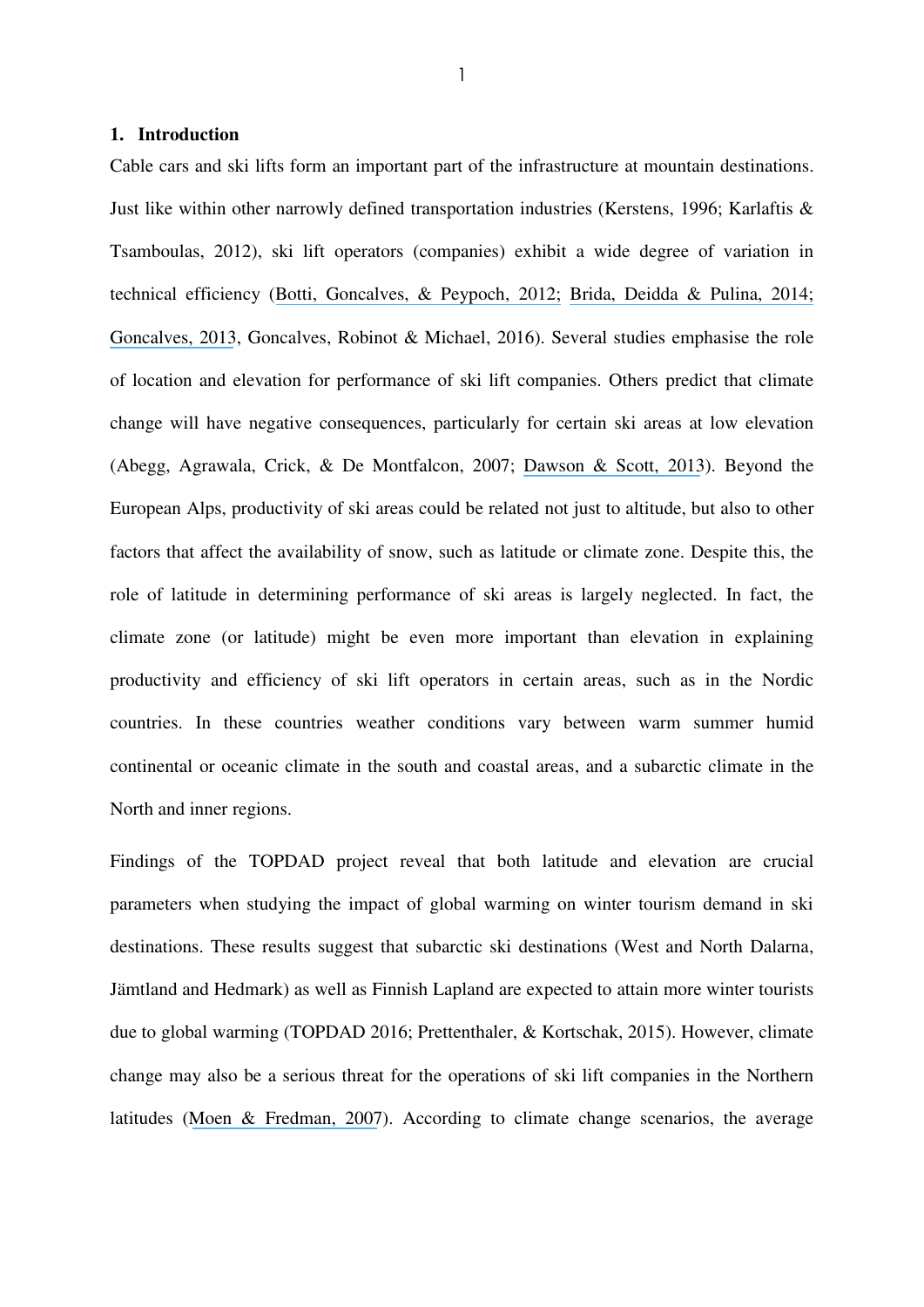annual temperature change for the Nordic countries clearly exceeds that for other European countries (ACIA, 2004).

In this study the aim is to investigate whether factors other than altitude, such as climate zone and local market, drive the efficiency of ski lift operators. The approach includes estimation of the frontier production function both separately and jointly with the technical inefficiency (Kumbhakar, Ghosh & McGuckin, 1991). Focus is put on the winter seasons 2013/2014 and 2014/2015. These winters were snow-poor in the South of Scandinavia and South of Finland, with higher than average temperatures but with average snowfall in the subarctic climate zone. Data are based on a representative sample of ski lift operators in the Nordic countries, covering 60 to 85 per cent of the markets.

The study adds to the growing literature on productivity and efficiency determinants of ski lift companies and the main contribution is the inclusion of climate zones and detailed establishment data across countries. With the exception of Falk (2009), studies based on internationally comparable ski lift company information are rare. To the best of the author's knowledge, this is the first attempt to provide empirical evidence on this relevant topic. The study also contributes to the growing literature on the performance and efficiency of tourism enterprises related to climate change. Stagnation of demand for downhill skiing as experienced in the European Alps (Vanat, 2016) has been observed in the Nordic countries, too (see Graph 2 in the Appendix). After several successful winters, the number of visits to the Nordic ski area (except Iceland) slowed to a growth rate of 1.7 per cent per year on average between the seasons 2006/2007 and 2014/2015 (based on skier visits to the 80 largest ski lift operators).

The study is organised as follows. Section 2 introduces the conceptual background, and section 3 the empirical model. Section 4 presents the data and descriptive statistics while section 5 exhibits the empirical results, and section 6 concludes.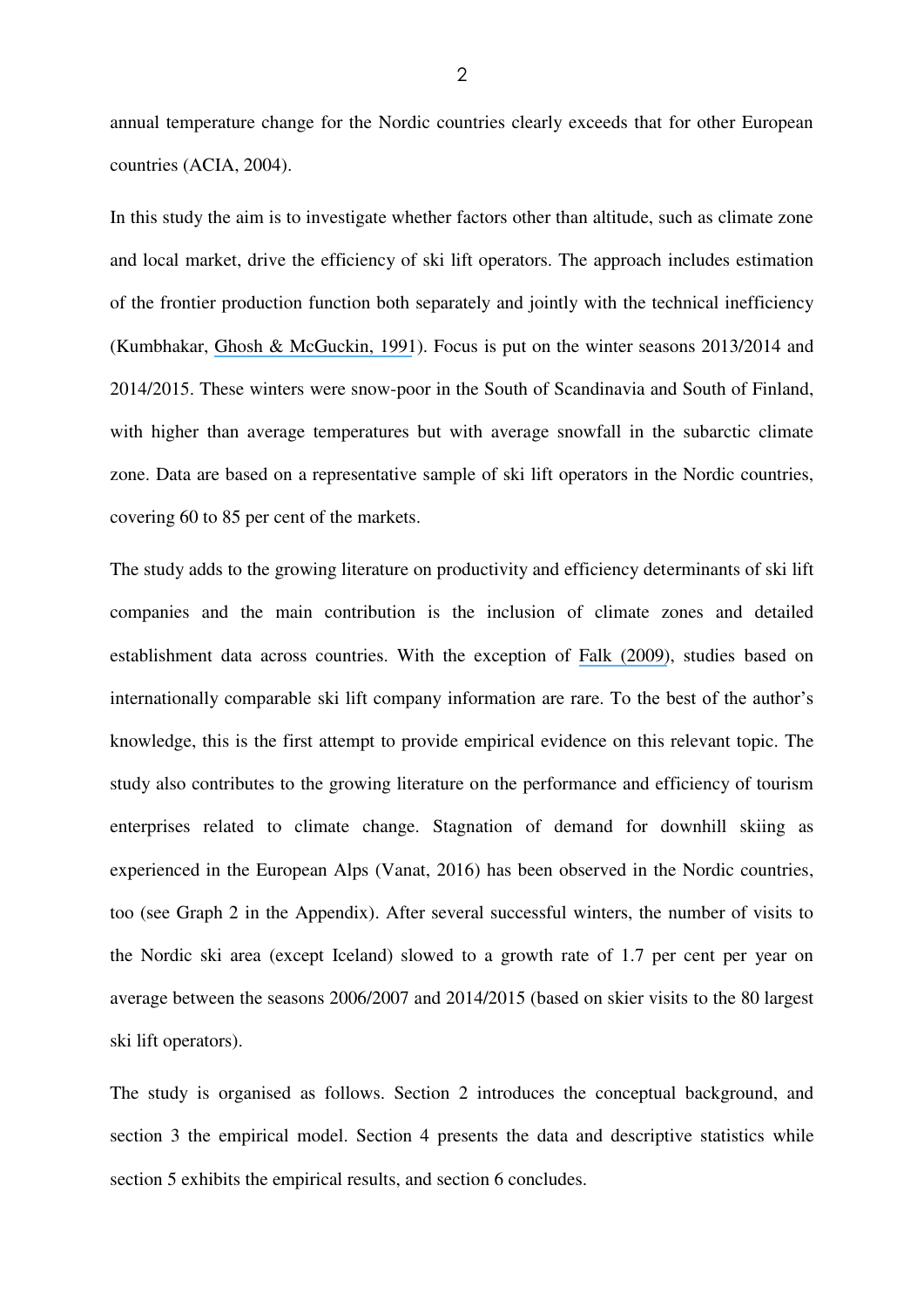#### **2. Conceptual background**

Many studies emphasise the influence of external factors on the performance of ski lift companies, such as elevation. In particular, low-lying ski areas have been considerably more affected by warm winter seasons in the past than their counterparts at higher elevations (Tuppen, 2000; Hamilton, Rohall, Hayward & Keim, 2003; Unbehaun, Pröbstl & Haider, 2008; Dawson, Scott & McBoyle, 2009; Pickering, 2011; Steiger, 2011; Gonseth, 2013). Pickering (2011) finds that poor snow coverage in Australia leads to a decline in visitors by more than 50 per cent for the three lowest-altitude ski areas as compared to the average. Lower-elevation areas in the Austrian province of Tyrol also experienced large reductions in skier visits and lift transports during snow poor winter periods (Steiger, 2011). For New Hampshire, Hamilton et al. (2003) find that many low-elevation ski areas in the southern parts of the state have been abandoned in favour of areas up north at higher elevations. Further, there are indications that not only low-elevation, but also low-latitude ski areas are affected by global warming (Bark, Colby & Dominguez, 2010). Hendrikx et al. (2013) find that climate change leads to reduced snow coverage at lower elevations as well as at lower latitude ski areas, although in the latter case to a lesser extent. Based on regional data for European countries, Damm et al. (2016) show that the snow sensitivity of overnight stays is less pronounced at higher latitudes.

This study focuses on ski lift operators in the Nordic countries. These operators have several characteristics in common: They are relatively small, located at low elevations and with a high share of domestic visitors (see Haanpää, Juhola & Landauer, 2015 for Finland). In the Southern regions, day-trippers represent a significant share. According to the Köppen classification, Nordic countries have three distinctive climate zones: (i) subarctic climate (Dfc), (ii) warm summer humid continental (Dfb) and (iii) oceanic climate (Cfb). Climate refers to the long-term average of weather at a given location (Scott & Jones, 2007).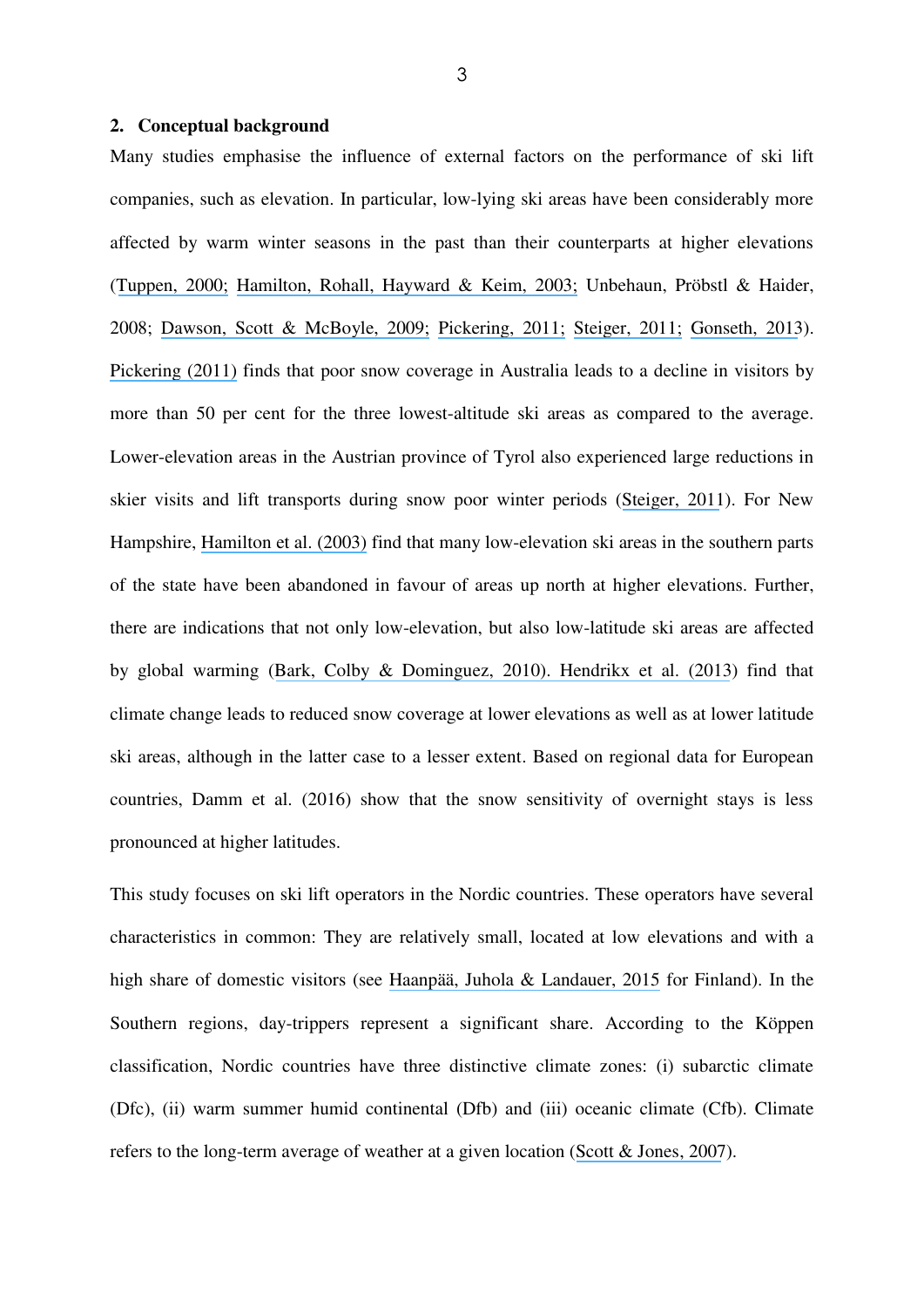The Nordic countries are also characterised by a significant geographical length (see Graph 4 in the Appendix). In Sweden, for instance, the geographical distance between the most southern (e.g. Vallåsen) and the most northern ski areas (Riksgränsen) exceeds 1,000 km. The distance between Finnish ski areas is almost similar. While the larger ski areas are located in reasonably snow secure subarctic climate zones (see Graph 4 in appendix for an illustration of Köppen climate types), several small- and medium-sized ski lift operators are found in the warmer climate zone. Recent studies suggests that climate change is a concern for winter tourism even in high latitudes (see Brouder & Lundmark, 2011 for Northern parts of Sweden; Tervo-Kankare, Hall & Saarinen, 2013 for Finnish Lapland, Tervo, 2008 and Haanpää, Juhola & Landauer, 2015 for Finland; Nicholls & Amelung, 2015 for the Nordic countries in general; and see Kaján & Saarinen, 2013 for a survey). In this context, ski lift operator efficiency is measured by the ratio of the observed to the maximum feasible output, conditional on observed quantity and quality of inputs (lifts, length of runs, quality of lifts and snowmaking). It can be expected that ski areas in the warmer climate zones have a shorter and more snowvulnerable season than their counterparts in the colder zone. Further, ski areas in the warmer climate zones have a disadvantage in the production of snow because of the lower number of days with optimal conditions for this activity. The same argument has been used for low elevations ski areas in the European Alps; such warmer conditions may affect the possibility to run efficient operations (Steiger & Mayer, 2008; Steiger & Stötter, 2013).

For the purpose of the study, the Nordic countries are grouped into two climate zones: subarctic, which is characterised by a long snow season (Veijalainen et al., 2010), and oceanic and warm summer humid continental, which is characterised by a shorter snow season. Damm et al. (2016) calculate ski season length for European mountain areas. The authors find that in the Nordic countries, the majority of regions have an average length of ski season of 100 or more days (measured as a minimum snow depth of 30 cm or more).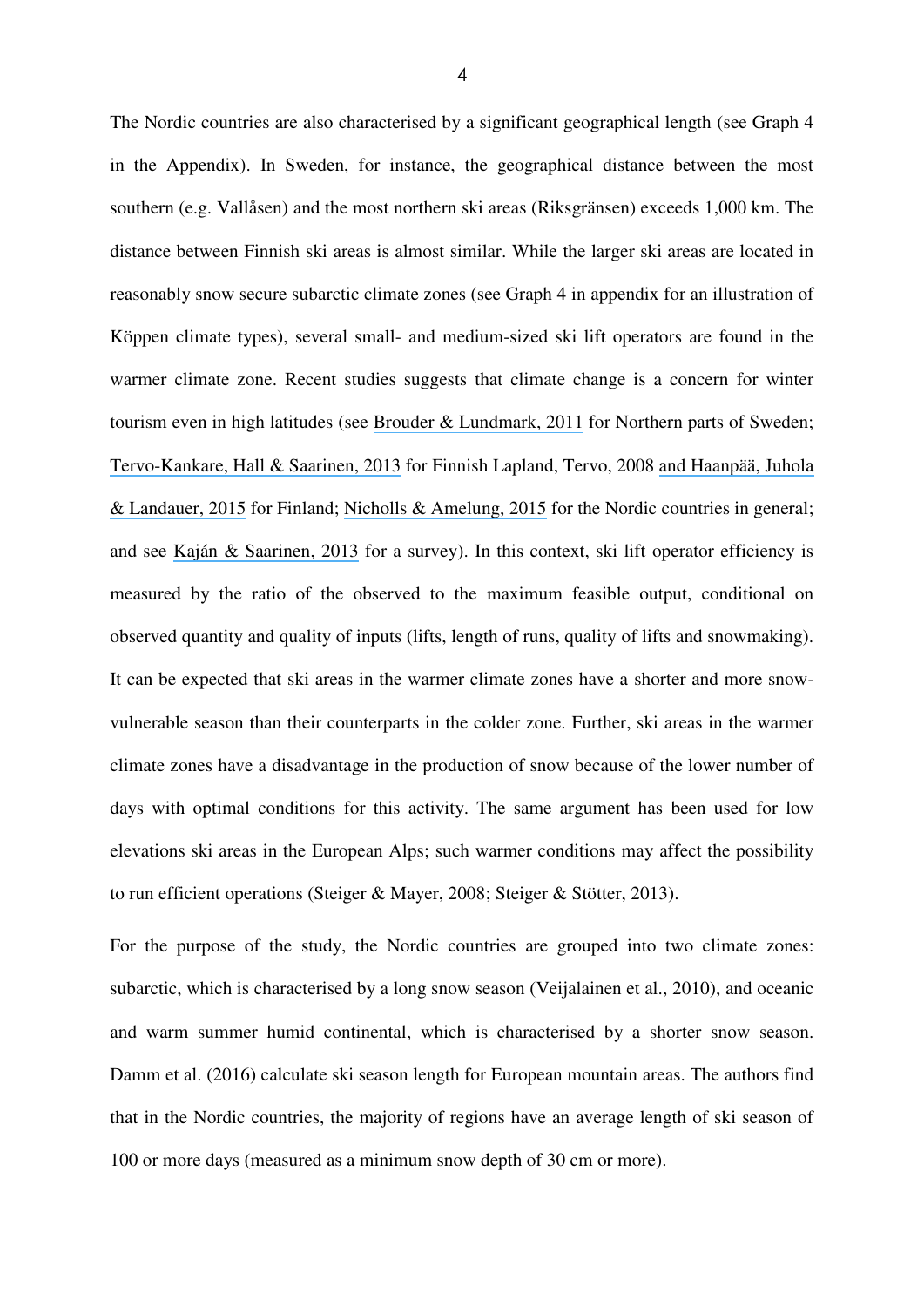#### **3. Empirical model**

Output of ski lift companies is mainly determined by the factors of land (length or number of slopes) and number of ski lifts or lift capacity (Echelberger & Shafer, 1970; Goncalves, 2013; Mulligan & Llineares, 2003). Traditional input factors are number of employees and capital stock (Brida et al., 2014). A measure of the labour input is not included in the production function. The main reason behind this is that information on employment is only available for a small number of ski operators. Labour input can be neglected because the ski industry is capital intensive with a low share of labour costs in total output. This is confirmed by Skistar (2015), (the largest operator in the Nordic countries with six separate establishments in Sweden and Norway), who reports the share of labour costs to 25 per cent. Another aspect is quality factors. Quality of lifts is generally measured as the presence of fast or more comfortable lifts or their share in overall lift capacity (Falk, 2009). Chairlifts and modern gondola ropeways can approximate fast lifts. Surface lifts and t-bar lifts belong to the group of less comfortable lifts.

Proper snow supply is an essential factor for skiing (Steiger & Mayer, 2008). Snowmaking facilities can compensate for the lack of natural snow. Previous studies for the European Alps suggest that the sensitivity of skier visits to natural snow can be partly balanced by the level of snowmaking investments (Damm, Köberl & Prettenthaler, 2014; Gonseth, 2013; Steiger & Stötter, 2013). The snowmaking capacity can be measured by the percentage of ski runs or ski-able terrain equipped with snowmaking facilities. Snowmaking is widespread among ski lift companies in the Nordic countries with a 50 per cent share of ski runs covered by these facilities on average based on the sample. Alternatively, the planned duration of the ski season may be used as an indicator of snow coverage based on the assumption that a long season implicitly reflects good snow coverage. Average slope height is another measure of snow conditions because snow lasts longer at high altitudes. However, due to the differences in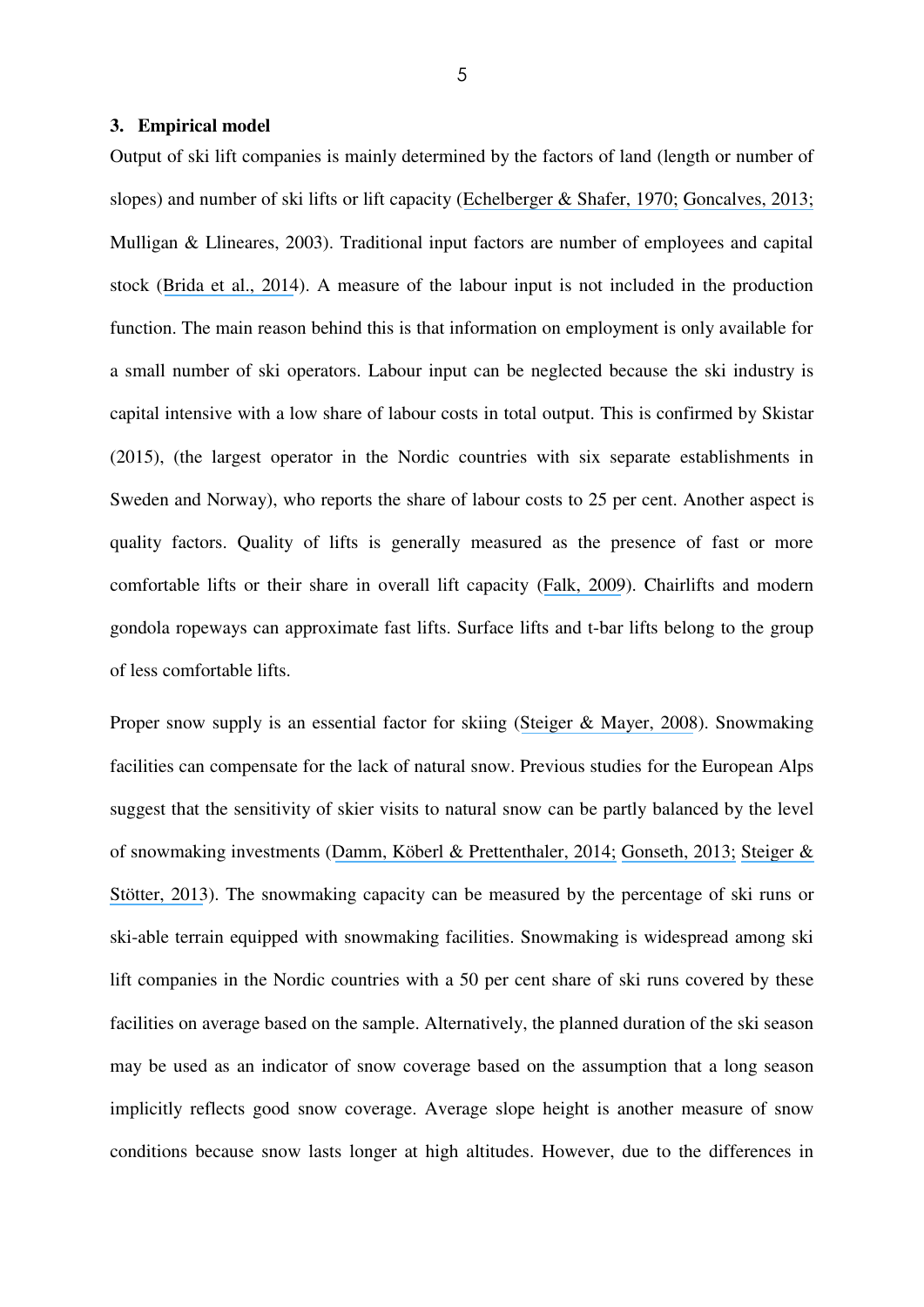latitude between ski areas in North Scandinavia or Lapland and the southern areas, altitude cannot be employed as a sole measure of snow conditions.

Another aspect of importance for ski lift operators is ownership. Changes of ownership may have a direct effect on output and productivity. Therefore ownership is included in the production function rather than in the inefficiency equation. There are several reasons why large ski conglomerates often have a higher level of output given their inputs than small or independent operators. One reason is that they have better access to financial and marketing resources. Publicly traded companies, for instance, may have easier access to equity markets. Flagestad and Hope (2001) suggest that larger groups also have lower transaction costs in the form of savings in marketing, information, reservations, etc., making them more efficient. This can be referred to as the "corporate model" (Flagestad & Hope, 2001). However, ownership concentration is less predominant in Nordic countries, with the exception of Skistar. Instead there are many independent ski operators, often co-owned by private and public interests. Flagstad and Hope (2001) call this model the "community model". Proximity to larger agglomerations may also affect output or efficiency of ski lift companies (Mulligan & Llineares, 2003). Using data for ski lift companies in the US, the authors show that a large local market is an advantage, since output is expected to decrease with the distance of the ski area from where skiers live or stay. In order to account for proximity to population centres, the presence of a town with 25,000 inhabitants within travel time of one hour is used.

Efficiency of firms is commonly estimated in either a single frontier production function framework (Amsler, Lee & Schmidt, 2009) or jointly with technical inefficiency (Kumbhakar et al., 1991). In this study both approaches are employed. Econometrically, the joint approach estimates inefficiency, instead of efficiency. Nevertheless, the variables of importance are the same and the results can also be interpreted as efficiencies. Drivers of technical efficiency may be estimated in either a parametric or non-parametric model (see Assaf & Josiassen,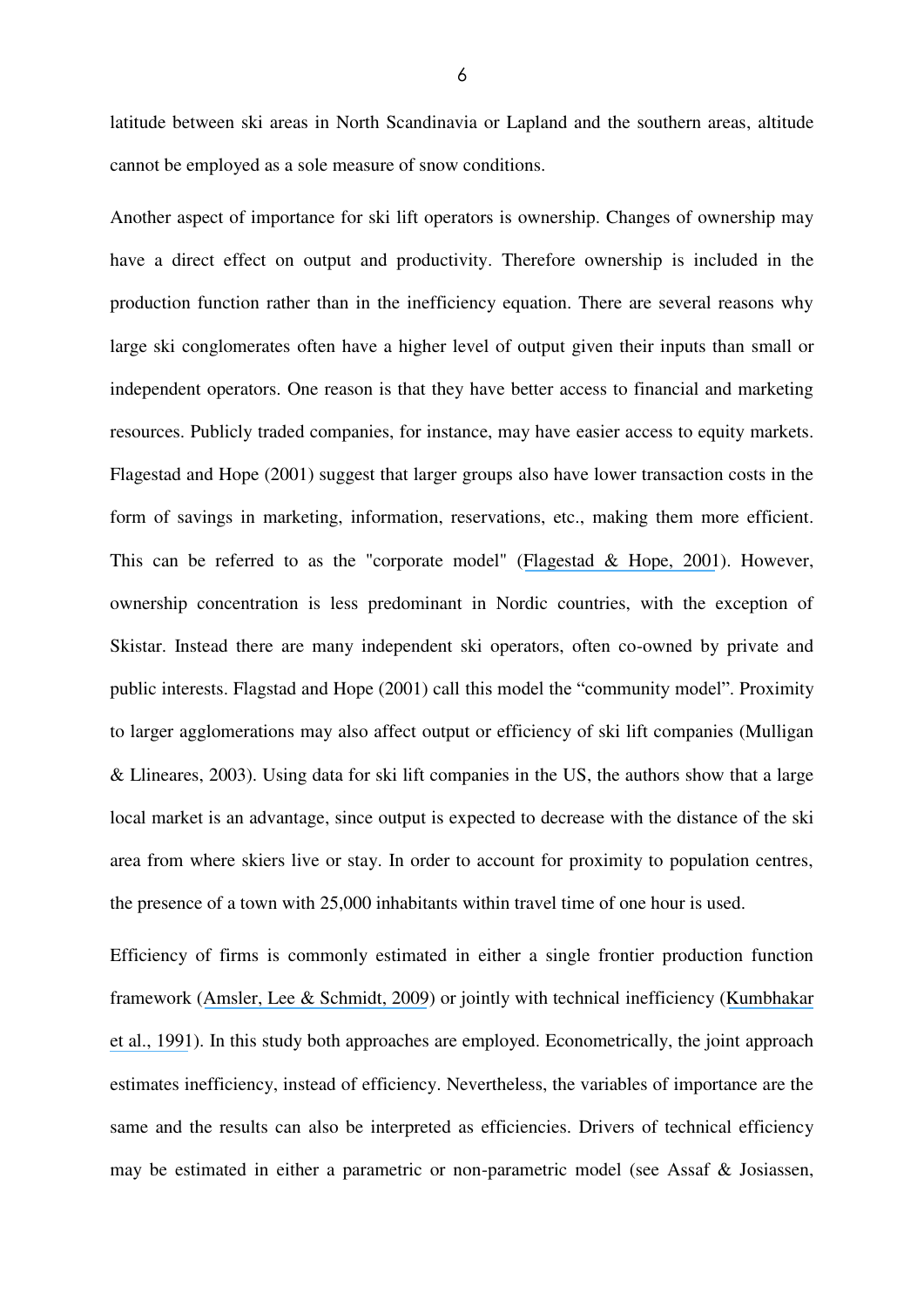2016; Murillo-Zamorano, 2004 for surveys). The parametric approach is preferred here since it is less sensitive to outliers (Assaf & Josiassen, 2016). This is particularly crucial when some of the variables are based on rough measures, like snowmaking capacity. Kumbhakar et al. (1991) propose a joint estimation of the frontier and the inefficiency model for cross-sectional data where the inefficiency term is assumed to follow a truncated normal distribution. Wang (2002) suggests a specification where external factors affect both the mean and the variance of the inefficiency. In this study, the external factors are related to the mean of inefficiency. Preferable determinants are external factors which are not under the control of the firm. These factors may not affect production directly. The joint stochastic frontier production and inefficiency model can be described as follows:

$$
ln Y_i = \sum_{j=1}^{J} \alpha_j X_{ij} + \sum_{j=1}^{K} \beta_j Z_{1ij} + v_i - u_i
$$
\n(1)

$$
\mu_i = \delta_{0,i} + \sum_{n=1}^{N} \delta_{n,i} Z_{2ni}
$$
 (2)

$$
u_i \sim N^+(0, \sigma_u^2)
$$
 and  $v_i \sim \textit{iidN}(0, \sigma_v^2)$ .

Subcript *i* refers to the ski lift operator, *ln* represents the natural logarithm, *Y* represents output measured as number of skier visits, and the *X* is a vector of input variables including land (length of slopes) and equipment (number of ski lifts). Quality of lifts and snowmaking capacity are denoted by  $Z_{1ij}$ . The  $\alpha_j$  and  $\beta_j$  are the parameters to be estimated, and the variable  $v_i$  is a part of the error term, assumed to be independently and identically distributed with  $N(0, \sigma_v^2)$  $(0, \sigma_v^2)$  and independent of  $u_i$ . The remaining part of the error term,  $u_i$ , is a nonnegative random variable capturing technical inefficiency, which is assumed to be independently and identically distributed, but truncated at zero with mean  $\mu_i$  and variance  $\sigma_u^2$ . Maximum likelihood estimation provides the parameter estimates and the variance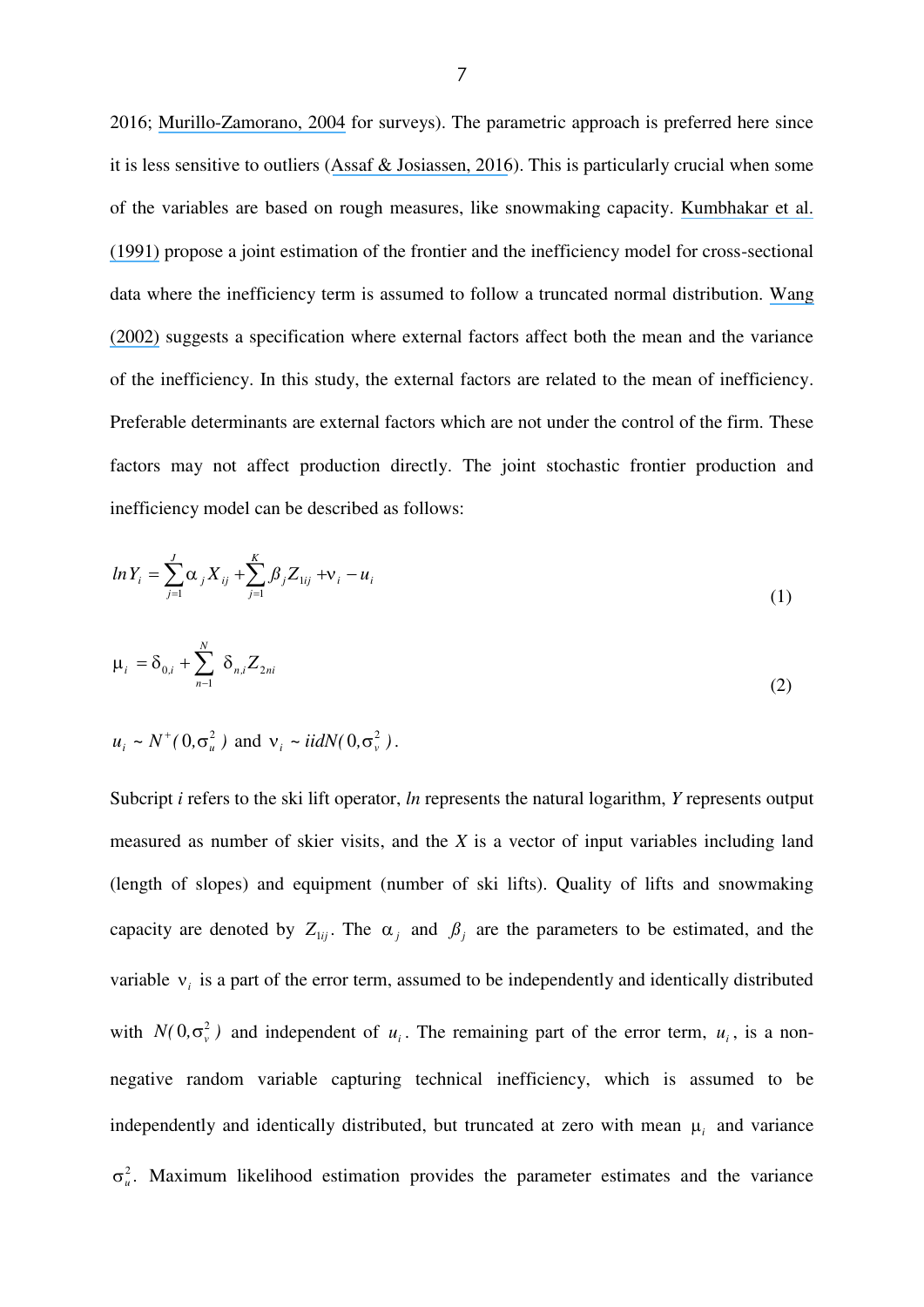parameters  $\sigma_u^2$ ,  $\sigma_v^2$  and  $\lambda = \sigma_u^2 /(\sigma_u^2 + \sigma_v^2)$  $\lambda = \sigma_u^2 / (\sigma_u^2 + \sigma_v^2)$ . Treated separately, technical efficiency is defined as the ratio of observed output to the corresponding frontier output, and is calculated as follows:

$$
TE_i = exp(-u_i). \tag{3}
$$

Technical efficiency takes on value between 0 and 1 (or multiplied by 100) with 1 representing the technically most efficient firm and 0 its opposite. The efficiency level for different groups of ski lift operators may be compared by elevation, climate zone, and proximity to urban agglomerations. Given data availability and in accordance with findings in the literature, the stochastic Cobb-Douglas type production function is specified as follows:

$$
\ln Y_i = \alpha + \beta_1 \ln KM_i + \beta_2 \ln NOLIFTS_i + \beta_3 QUALITYLIFTS_i + \beta_4 SNOWMAKING_i
$$
  
+  $\beta_5 OWNERSHIP_i + v_i - u_i$  (4)

with the set of variables listed below.

*Y*: Dependent variable, number of skier visits (i.e. one day or part of a day of skiing for one skier) in the 2013/2014 and 2014/2015 winter season,

*KM:* Total length of slopes in kilometres,

- *NOLIFTS:* Number of ski lifts (t-bar and surface lifts, chairlifts, gondola ropeways),
- *QUALITYLIFTS:* Dummy variable for presence of fast lifts (e.g. chairlifts, modern gondola ropeways),
- *SNOWMAKING:* Proportion of ski runs covered by snowmaking facilities and

*OWNERSHIP:* Dummy variable for ski lift companies owned by a larger group ("SKISTAR").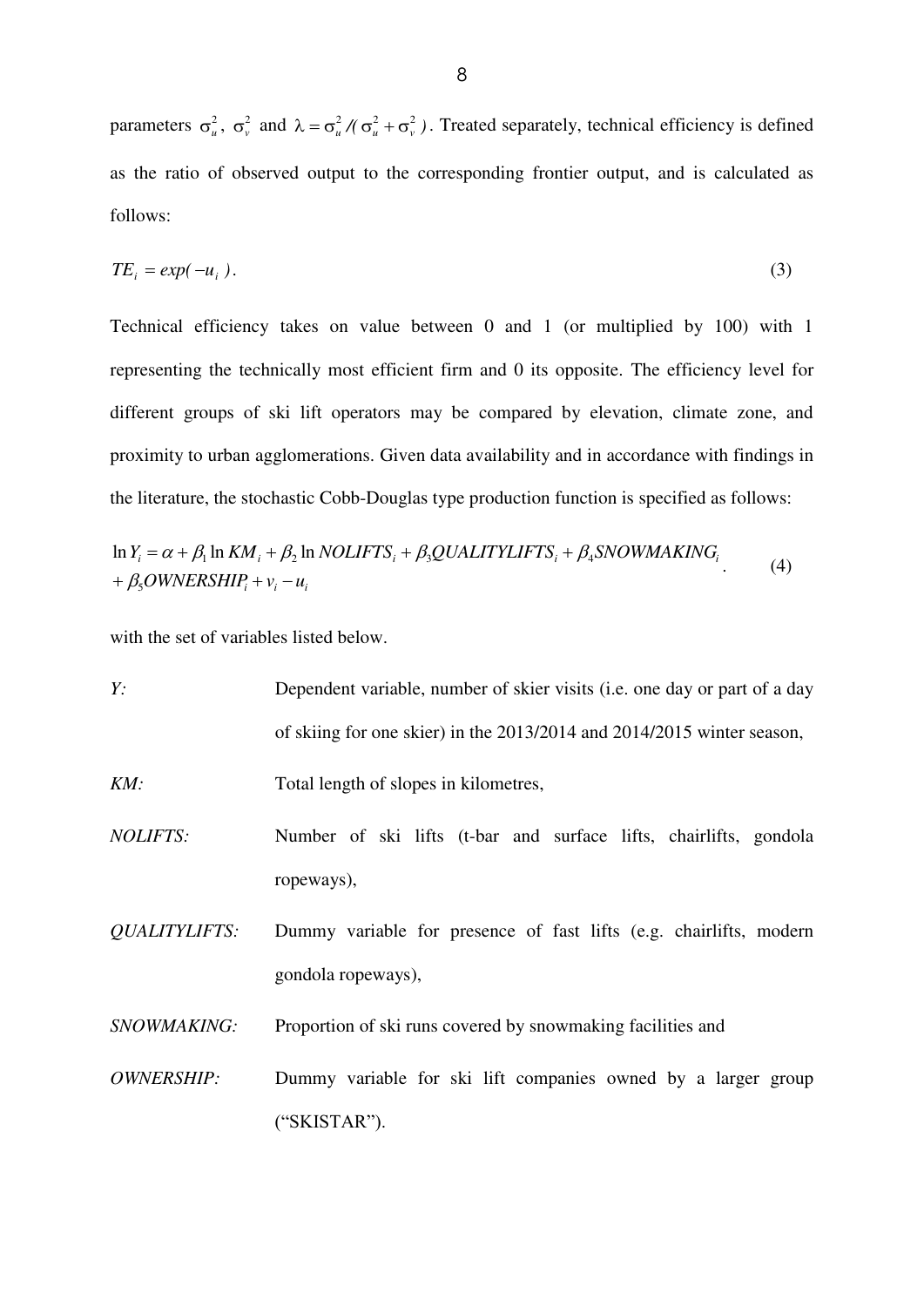As suggested by Kumbhakar et al. (1991) and Battese and Coelli (1995), it is assumed that the parameter  $\mu$  is a function of various exogenous factors. In this case, the inefficiency equation includes location and climate specific factors:

$$
\mu_i = \delta_0 + \beta_1 CLIMATEZONE_i + \beta_2 LOCALMARKET_i + \sum_{j=1}^{J} \delta_{co,j} COUNTRY_{ij} + e_i
$$
\n(5)

These climate and location specific factors include the following elements:

- *CLIMATEZONE:* Dummy variable equal to one if the ski area is located in one of the two warmer climate zones (warm summer humid continental or oceanic climate) with the subarctic climate zone used as the benchmark,
- *LOCALMARKET:* Dummy variable measuring the proximity to a town with a population of at least 25,000 inhabitants within a distance of 50 kilometres or with a travel time of one-hour and

*COUNTRY:* Country dummy variables with Sweden as the reference category.

The two-equation model can be estimated jointly by Maximum Likelihood with heteroscedasticity consistent standard errors. The inefficiency coefficient can be transformed into marginal effects by a method proposed by Wang (2002). In addition, the stochastic frontier model will be estimated excluding the inefficiency determinants.

#### **4. Data sources and descriptive statistics**

There are about 500 ski lift operators in the three Nordic countries of Finland, Norway and Sweden (see Graph 5 for the location of ski areas). This study employs detailed data on a large amount of these, covering 84 per cent of the market in Finland, 80 per cent in Sweden and 60 per cent in Norway. The data originate from several sources. Information on output measured as skier visits, the highest lift station, number of lifts (and type), length of total ski runs, longest ski-run, number of terrain parks and snowmaking coverage are provided by the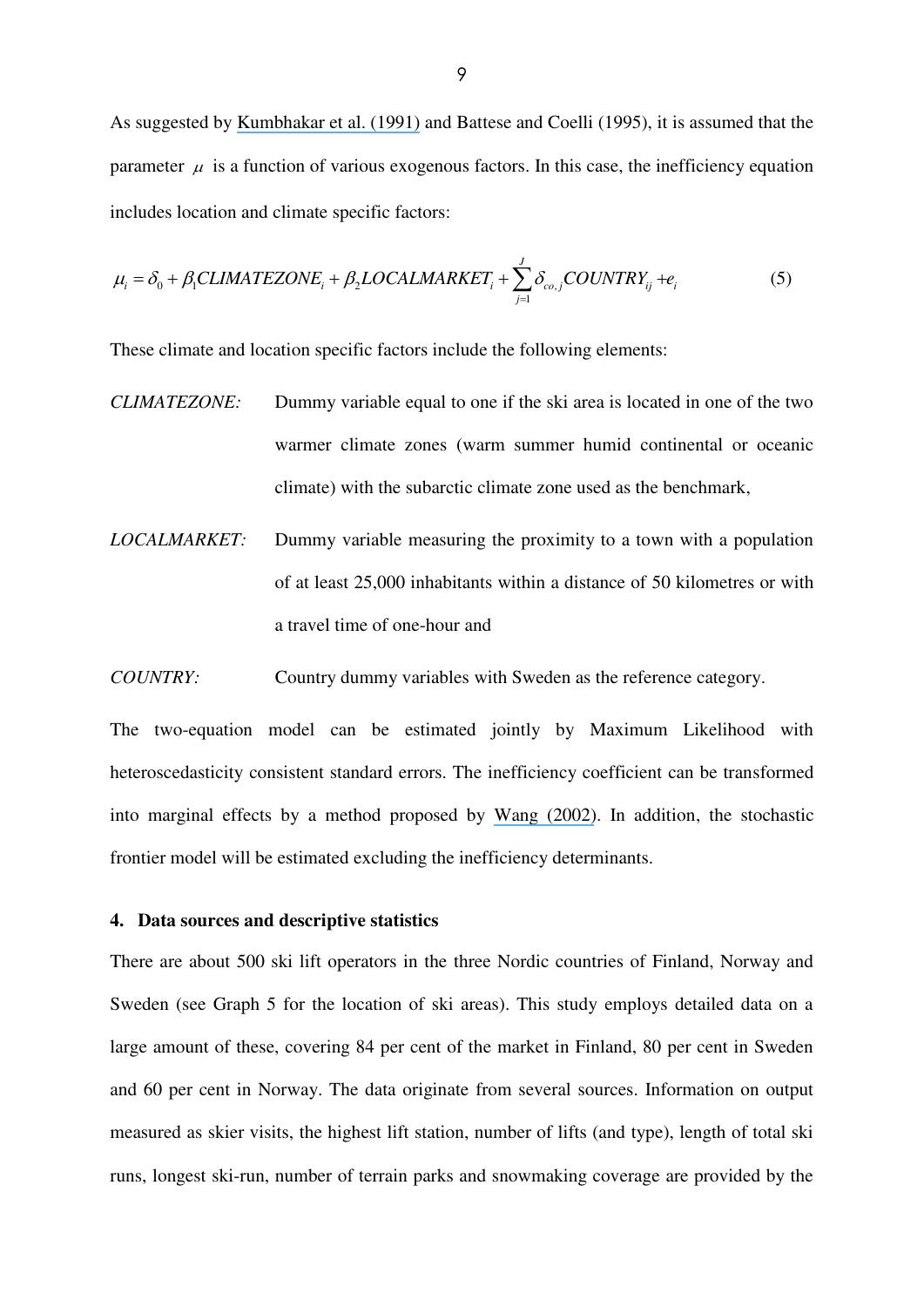national associations of ski lift companies ALF, 2015; SHKY, 2015; SLAO, various issues). In a few cases, information on the number of skier visits is based on ski lift revenues and the average lift ticket price (Elkedalen, Gaustablikk, Gautefall, Rauland and Vassfjellet) or are directly obtained from the ski lift company (i.e. Oppdal and Roldal). In cases of incomplete data from the ski lift associations, information has been obtained directly from the establishment in question or from its website. Ownership information is drawn from the annual reports of the SKISTAR company (Skistar, 2015).

Each ski area is assigned to a Köppen climate zone (see Graph 4 in Appendix). One fourth of the ski lift operators in the sample are active in the warmer climate zone (see Table 3 in Appendix). Sweden is the country with the largest number of ski lift companies in this zone. Google Maps is used to calculate the travel distance between the ski area and the nearest town as well as that to the capital city for each country. A large local market is defined as a town with 25,000 inhabitants or more within a distance of 50 kilometres or travel time of one hour from the ski area.

|                                                                  | Mean        | Std. dev | Min  | Max  |
|------------------------------------------------------------------|-------------|----------|------|------|
| Number of skier visits (mean 2013-2014, 2014-2015), 1000s        | 152         | 192      | 15   | 967  |
| Length of ski runs, km                                           | 20          | 18       | 2    | 101  |
| Longest ski run, metres                                          | 2165        | 1393     | 450  | 7000 |
| Share of snowmaking capacity, %                                  | 0.51        | 0.37     | 0.00 | 1.00 |
| Number of ski lifts                                              | 11          | 9        | 2    | 48   |
| Elevation of highest lift station, metres                        | 658         | 370      | 92   | 1450 |
| Maximum vertical drop, metres                                    | 321         | 210      | 55   | 1008 |
| Number of terrain parks                                          | 2           | 1        | 0    | 7    |
| Distance to the capital city, km                                 | 459         | 308      | 1    | 1360 |
| Distance to the nearest town with population >=25k, km           | 120         | 106      | 1    | 710  |
| Dummy variables:                                                 | percentages |          |      |      |
| Ski lift operators owned by Skistar                              | 0.08        |          |      |      |
| Location in warm summer humid continental, oceanic climate zones | 0.25        |          |      |      |
| Large Local market                                               | 0.40        |          |      |      |
| Fast lift                                                        | 0.65        |          |      |      |
|                                                                  |             |          |      |      |

#### *Table 1: Descriptive statistics*

Source: See text and reference list.

The ski areas studied show considerable heterogeneity in terms of size, quality characteristics and distance to the nearest agglomeration (Table 1). Out of the 83 ski lift operators investigated, six are owned by Skistar. The mean length of ski slopes per operator is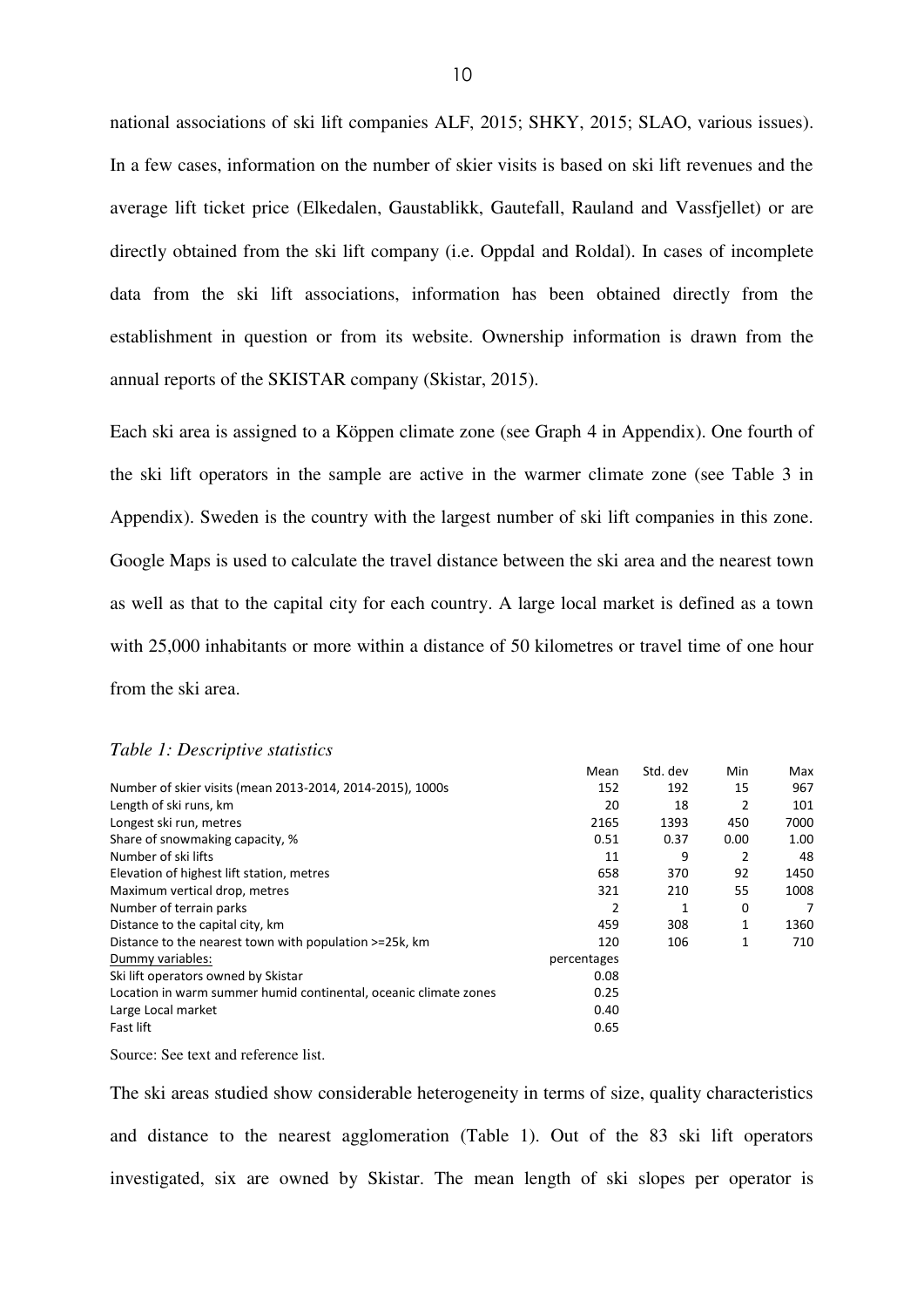approximately 20 kilometres (ranging between 2 and 101 km), the number of ski lifts is 11 and the highest lift station is located at 660 metres above sea level on average. The highest elevation is 1,450 metres – much lower than in the European Alps. The vertical drop is relatively small with an average of 320 metres, and the share of slopes covered by snowmaking is 50 per cent on average. This is lower than in Austria (for North Tyrol 75 per cent Steiger, 2011) but higher than in France where between 18 and 34 per cent of the slopes are prepared with fabricated snow (Spandre et al., 2016). A majority of the ski areas offer a snow or terrain park. The travel distance from the ski areas to the capital city in each Nordic country is on average 460 kilometres. Two out of five ski lift operators are located close to a town with at least 25,000 inhabitants.

### **5. Estimation results**

Estimation results show that ski operators in subarctic climates are markedly more efficient than those in milder climate zones (Graph1, Table 2, Table 4 in the Appendix), independent of model (separate technical efficiency or joint technical inefficiency). Elevation and local market are not important for efficiency. A first impression of the technical efficiency distribution for the ski lift operators is given by the scores based on the single equation stochastic production function with truncated normal distribution of the inefficiency term. This distribution is highly skewed across the two different climate zones (Graph 3 in the Appendix). Ski lift companies in the warmer climate zones are overrepresented in the low efficiency range whereas the majority of ski lift companies in the colder climate zone are close to the production frontier.

On average, the efficiency level of ski lift companies operating in the subarctic zone is 76 per cent, which is eight percentage points higher than for those in the warmer climate zone (Graph 1 and Table 4 in the Appendix). Efficiency of ski operators nearby large cities does not deviate from that of those in rural areas. Likewise, the efficiency level of ski lift

11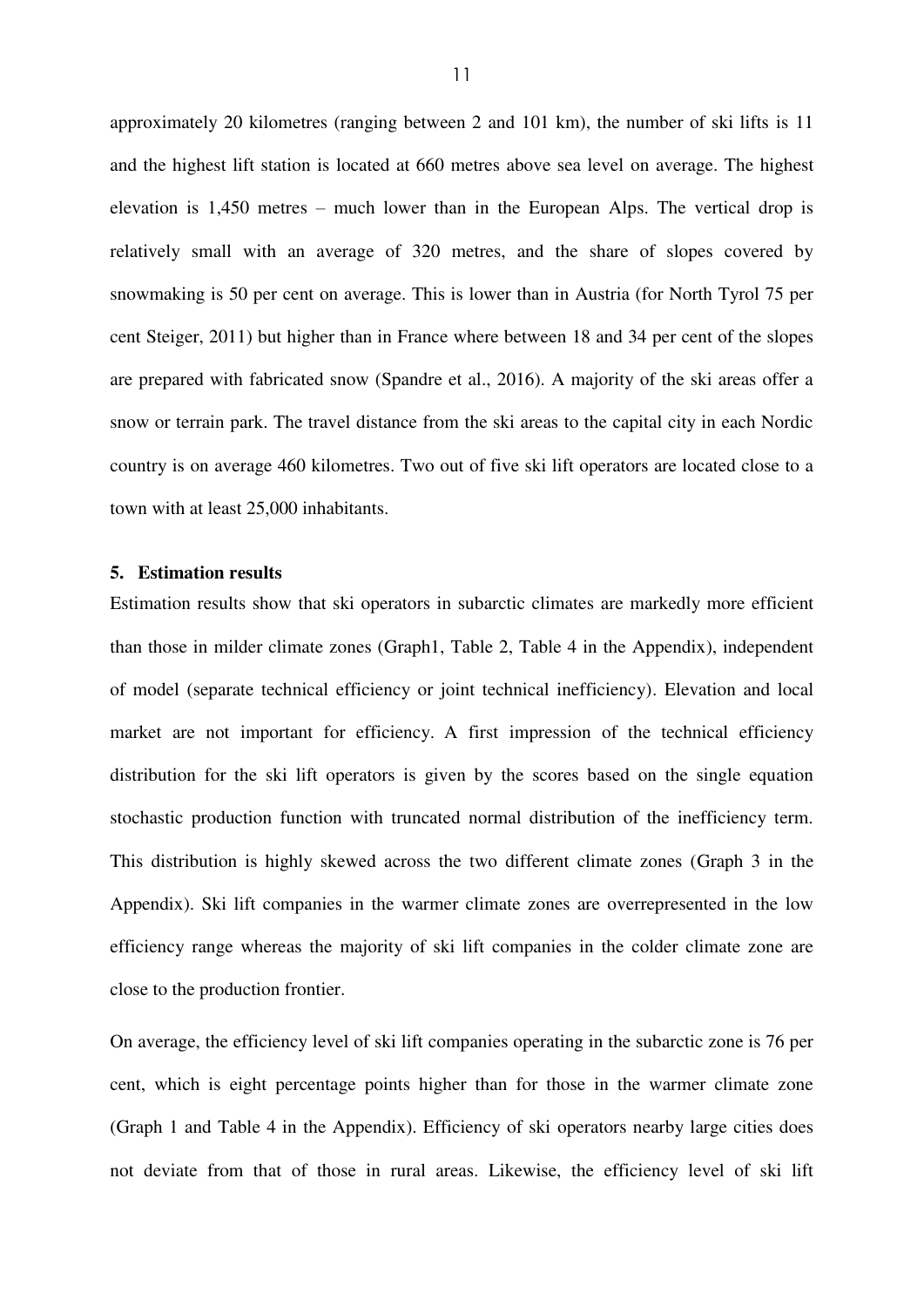companies with a maximum elevation of 600 metres arrives at the same level as for those located at higher elevations (between 600 and 1450 metres). Thus, as opposed to elevation and size of the local market, climate zone is a clearly discriminating factor for technical efficiency. The technical efficiency index can also be used to benchmark the ski lift companies against each other (Botti, Goncalves, & Peypoch, 2012). Tjiamstanbackarna, Hemsedal, Myrkdalen, Vuokatti and Trysil are the most efficient ski lift companies in the sample (Table 5). The Sälen ski resorts Lindvallen/Högfjället, Tandådalen/Hundfjället (including Sälenfjällen) are in the Top 20 group while Levi and Åre are in the upper middle part (Top 30).



*Graph 1: Technical efficiency for different types of ski areas* 

Note: Technical efficiency level is calculated based on the stochastic frontier function under the truncated normal distribution and excluding the inefficiency equation (see Table 4). The technical efficiency score is one for a technical efficient ski lift operator and zero for an inefficient firm.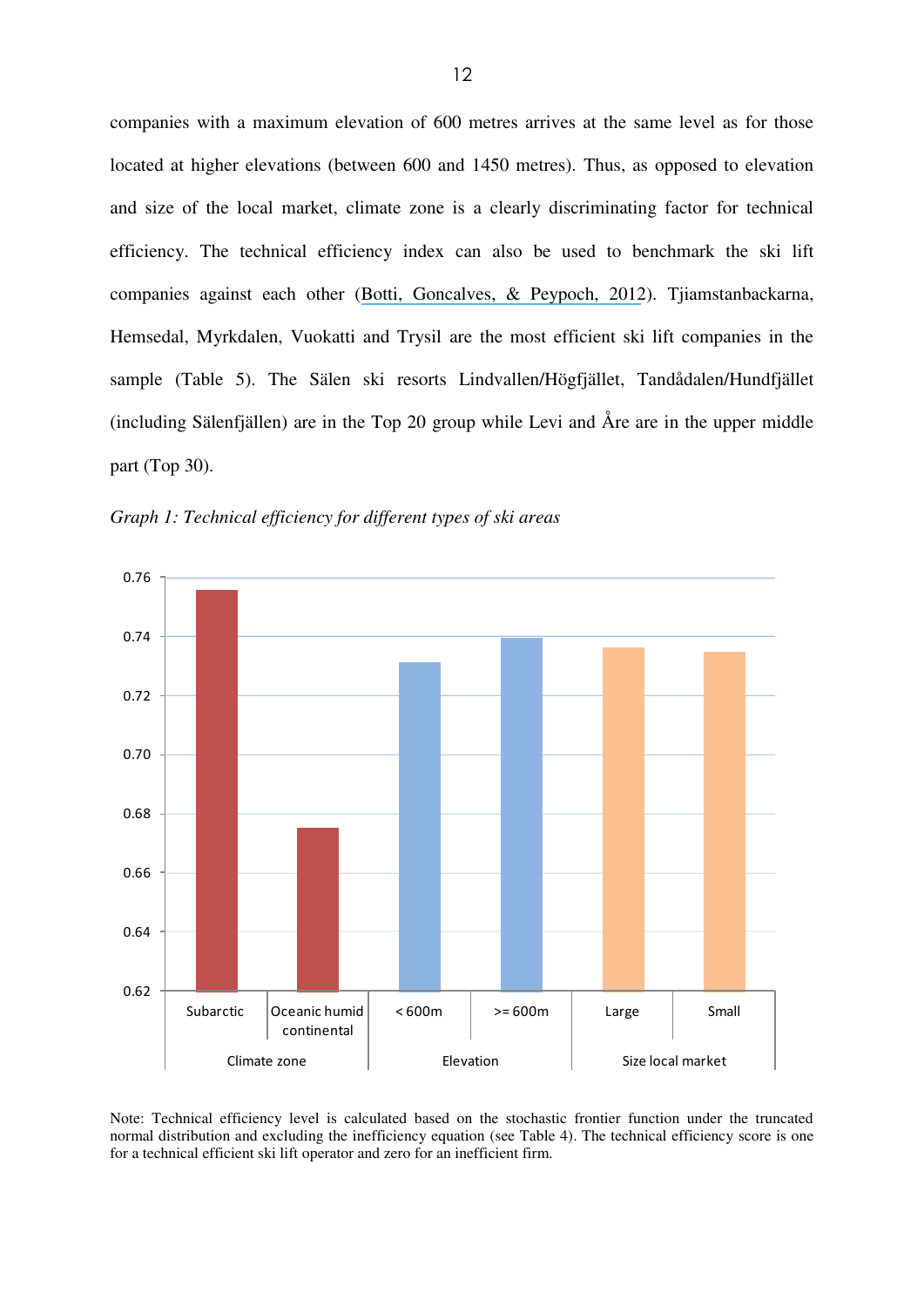Simultaneous estimations give some deeper insights into the drivers of efficiency of ski lifts operators. However, in this model *inefficiency* is estimated based on two separate specifications: i) including climate zone, local market and elevation and ii) encompassing only climate zone because the two latter variables do not reach significance at conventional levels (Table 2).

All coefficients of the input factors in the frontier production function part of the estimations render expected positive signs and are significant at the five per cent level, thus following the pattern of the technical efficiency estimation (Table 4 in the Appendix). Since the length of ski runs and number of ski lifts are measured as the natural logarithm coefficients, they can be interpreted as elasticities. The elasticity of output with respect to the length of ski runs is 0.20. Total number of lifts is more important, as indicated by an output elasticity of 0.67. The magnitude of the semi-elasticity of the share of ski runs covered by snowmaking facilities is about 0.55. This means that an increase in snowmaking capacity by 10 percentage points is associated with a 5.5 per cent higher number of skier visits, thus considerably higher than for a sample of ski lift companies in Austria, Switzerland and France, which amounts to about 0.10 (Falk, 2009).

In order to obtain an indication of the magnitude of the continuous variables, a one standard deviation increase in the share of each variable can be calculated. An increase in the share of ski runs covered by snowmaking by one standard deviation is associated with a 20 per cent higher output. Corresponding increases in the length of ski runs and in the number of ski lifts are related to increases of 20 and 55 per cent, respectively. The interpretation of this is that snowmaking coverage is an important input factor that cannot be neglected. Overall the findings indicate that the number of ski lifts is the more important factor in determining output than snowmaking coverage and length of slopes. This is not surprising as the number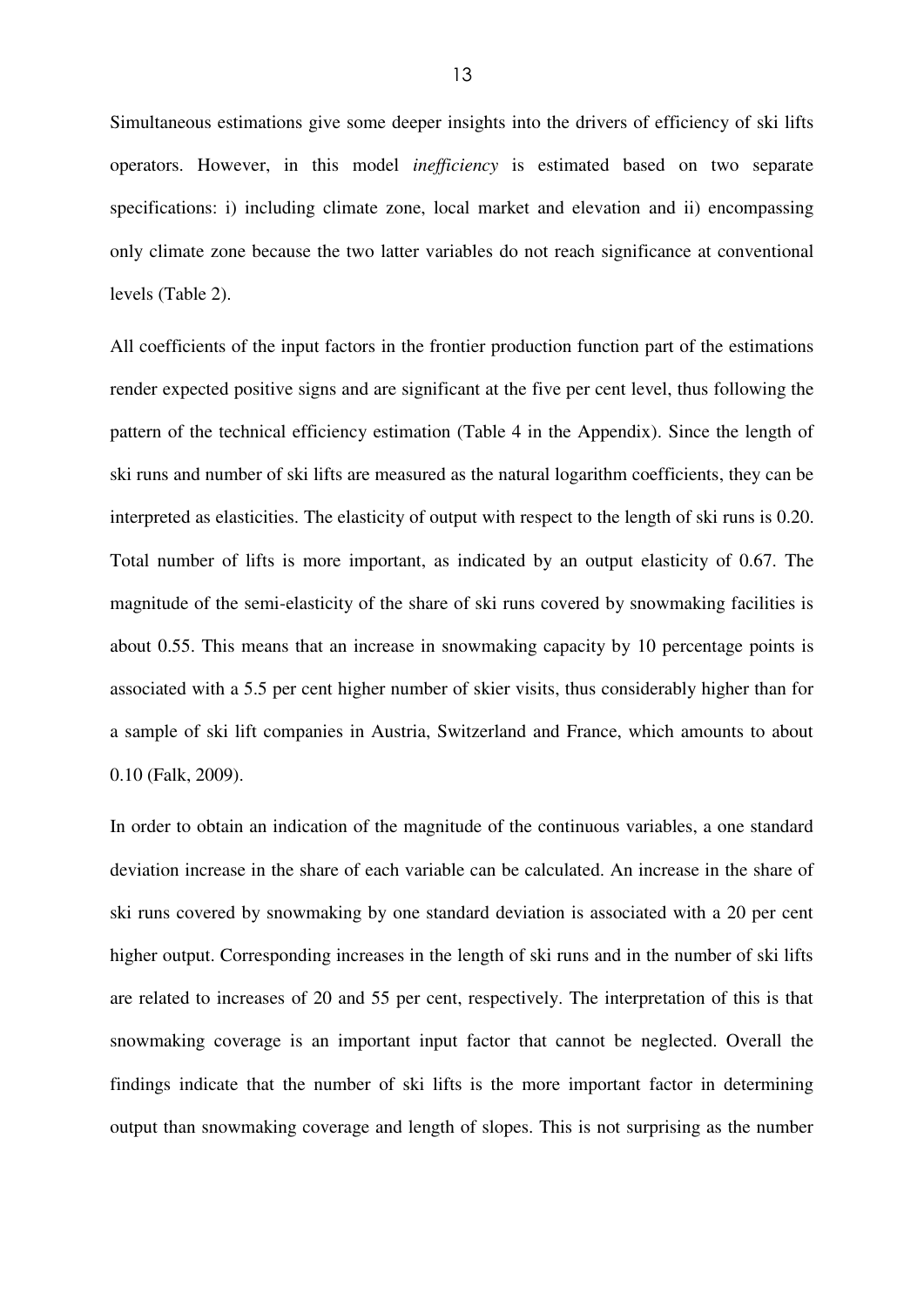of lifts is a proxy of total lift capacity. Thus, a lack of transportation facilities is a main limitation for long term increases in production.

The dummy variable measuring fast lifts (chairlifts or gondolas) is significant at the five per cent level with a coefficient of 0.24. This indicates that ski lift operators with fast lifts have 27 per cent higher output given firm characteristics. The discrepancy between these two values depends on the measurement of the variables included. When the dependent variable is measured in logarithms, the marginal effect of a dummy variable has to be calculated as  $(\exp(\alpha) - 1)$  multiplied by 100. There is also a significant and positive coefficient for ski operators belonging to the Skistar group. This implies that large enterprise groups have advantages compared with independent operators. On average ski areas belonging to Skistar have a 70 per cent higher output given their characteristics and inputs.

|                                                                     |          | (i)   |         |          | (ii) |         |
|---------------------------------------------------------------------|----------|-------|---------|----------|------|---------|
|                                                                     | Coeff.   |       | t       | Coeff.   |      | t       |
| Production function:                                                |          |       |         |          |      |         |
| In length of slopes, km                                             | 0.196    | $***$ | 2.41    | 0.216    |      | 2.47    |
| Share of snowmaking capacity, %                                     | 0.547    |       | 3.41    | 0.533    | ***  | 3.38    |
| In number of ski lifts                                              | 0.670    | ***   | 4.42    | 0.669    | ***  | 4.25    |
| Dummy variable fast lift                                            | 0.236    |       | 2.00    | 0.250    | **   | 2.00    |
| Dummy variable affiliation Skistar                                  | 0.685    |       | 3.57    | 0.671    | ***  | 3.70    |
| Dummy variable Norway                                               | $-0.105$ |       | $-0.45$ | $-0.072$ |      | $-0.44$ |
| Constant                                                            | 2.492    |       | 5.93    | 2.404    | ***  | 7.51    |
| Inefficiency equation:                                              |          |       |         |          |      |         |
| Dummy variable oceanic humid continental climate                    | 0.854    |       | 1.97    | 1.098    | ***  | 2.72    |
| Dummy variable Norway                                               | $-2.329$ |       | $-1.08$ | $-2.440$ |      | $-1.05$ |
| Dummy variable max elevation 600 metres or below                    |          |       |         | $-0.129$ |      | $-0.31$ |
| Dummy variable size local market                                    |          |       |         | $-0.173$ |      | $-0.47$ |
| Constant                                                            | 0.077    |       | 0.11    |          |      |         |
| λ                                                                   | 0.694    |       | 12.25   | 0.704    |      | 15.83   |
| $\sigma_{\mu}^2$                                                    |          |       |         |          |      |         |
|                                                                     | 0.534    | ***   | 3.09    | 0.572    | ***  | 4.31    |
| $\sigma_v^2$                                                        | 0.236    | ***   | 6.19    | 0.240    | ***  | 5.58    |
| # observations                                                      | 83       |       |         | 83       |      |         |
| Log likelihood                                                      | $-37.67$ |       |         | $-37.45$ |      |         |
| Marginal effect dummy variable oceanic or humid continental climate | 0.333    |       |         | 0.360    |      |         |
| LR test: inefficiency component=0 (p-value)                         | 0.031    |       |         |          |      |         |
| Pseudo $R^2$                                                        | 0.77     |       |         | 0.77     |      |         |

*Table 2: Factors affecting the output and inefficiency of ski lift companies*

Notes: Asterisks \*\*\*, \*\* and \* denote significance at the 1, 5 and 10 per cent level, respectively. The dependent variable is the logarithm of the number of skier days (mean 2013/2014 to 2014/2015). Estimation method is maximum likelihood with robust standard errors and where the distribution of the inefficiency term is assumed to be truncated normal. Estimates are based on the SFCROSS command in STATA 14. Specification (ii) does not contain an intercept in the inefficiency model. The Likelihood ratio tests indicate that the null hypothesis – assuming the technical inefficiency effects are not present – is rejected at the one per cent level based on the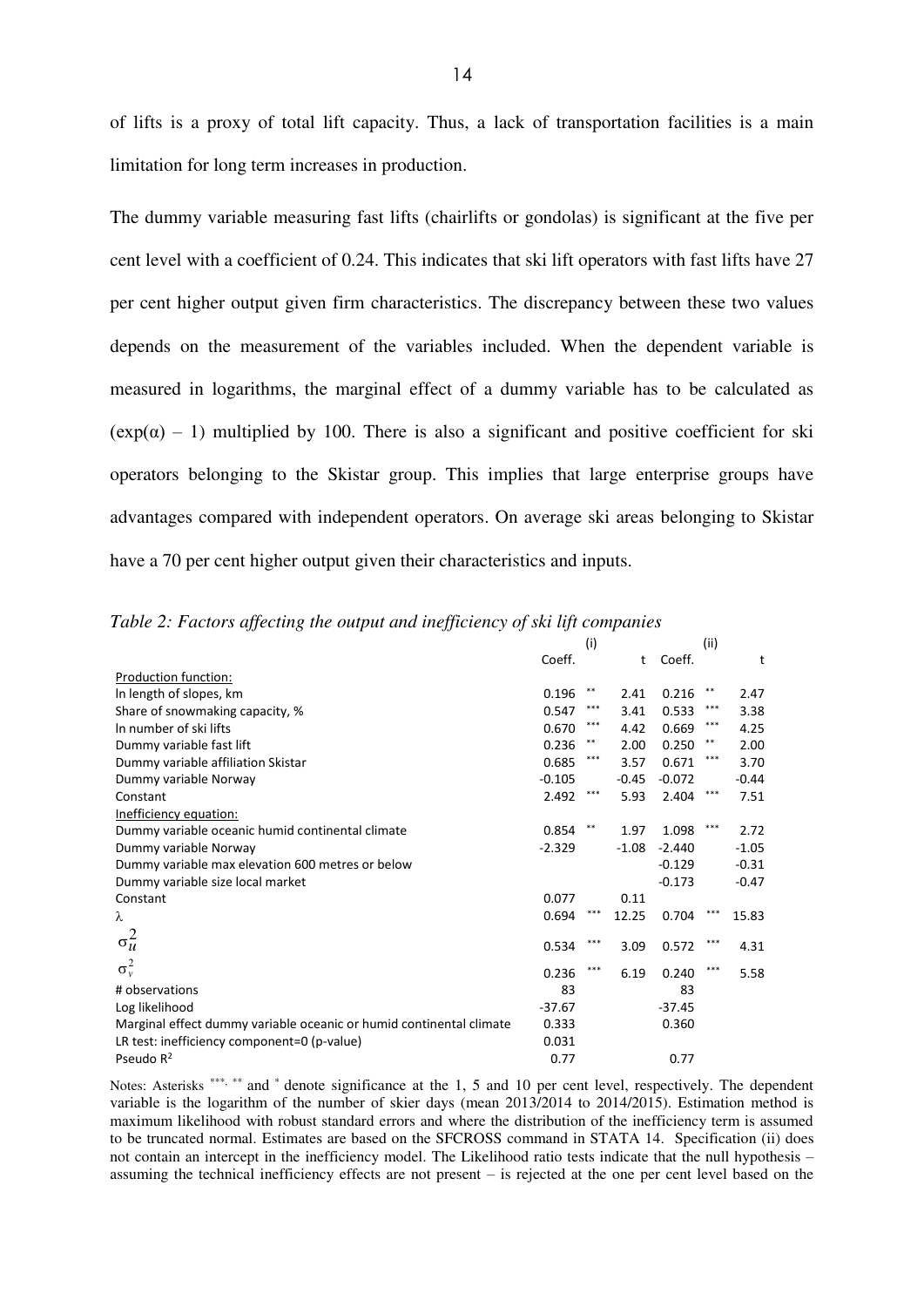critical values provided by Kodde and Palm (1986). The estimate of the variance parameter  $\lambda$  is 0.70 and highly significant, implying that 70 per cent of the variation in output (given the input factors) is due to inefficiency, and 30 per cent is due to random factors.

The country dummy variable for Norway is not significant. This indicates that there are no apparent differences in the efficiency level across countries. Still, country effects have to be interpreted with care since the sample of Norwegian ski companies does not include small- or medium-sized operators.

The final part of the empirical section encompasses the multivariate analysis of the inefficiency scores (Table 2, lower panel). These results show that the inefficiency level of ski lift companies depends significantly on the climate zone when controlling for elevation of the ski area and the local market indicator. In particular, the coefficient of the dummy variable measuring the location in oceanic or humid continental climate is positive and significant at the five per cent level. Thus, a positive coefficient implies that the change in the external factor in question is associated with a surge in technical inefficiency (or reduced technical efficiency). Since the magnitude of the dummy variable cannot be directly investigated, marginal effects are provided (Wang, 2002). On average, the marginal effects show that the level of inefficiency of ski lift companies operating in the warmer oceanic or humid continental climate zone is 30 per cent higher than for those located in a subarctic climate (or equal to a 12 percentage points difference). Further, the local market variable – which is measured as ski areas that have a town of a certain size close by (25,000 or more population and travel time of one hour or less) – and the low elevation dummy variable are no longer significant when estimations are made simultaneously. Overall, the results of the single stochastic frontier equation are consistent with those of the simultaneous model; however, the latter approach should be preferred because it is more general than the former in that it takes into account several inefficiency determinants simultaneously.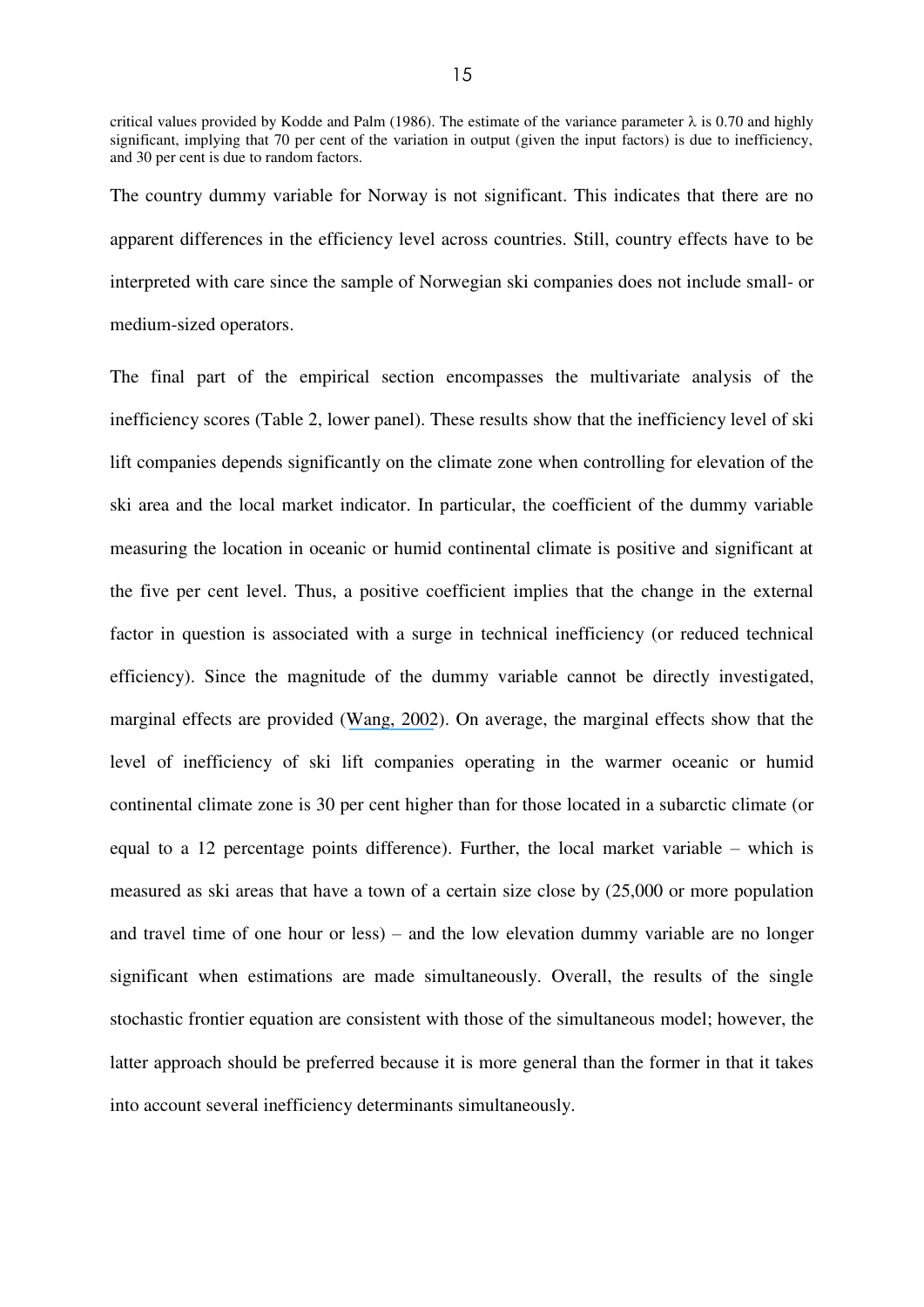Several robustness checks have been conducted. First, the stochastic frontier production model is specified as a translog production function. This change of specification does not affect the efficiency scores nor are the sign and significance of the inefficiency determinants influenced. There are also experiments undertaken with additional variables with presumptive effect on the production or the inefficiency level of ski lift companies. These variables include the number of terrain parks (measured as a set of dummy variables), presence of a neighbouring ski area, travel distance to the nearest international airport (alternatively, presence of an airport within one hour of travel), and the vertical drop of the ski areas. However, unreported results show that none of these variables are significant at conventional levels. Further, Norwegian ski operators are excluded in one specification because in this sample large ski lift companies are overrepresented. Again climate zone is significant with a similar magnitude (coefficient of 0.95 and a t-value of 2.18), indicating that the main variable is not sensitive to the inclusion or exclusion of Norway. Second, a quadratic specification and interaction effects have been tested, although the efficiency scores are not sensitive to variations in the specification of the production function. Third, the stochastic frontier production function is estimated with panel data using a random effects specification covering up to three winter seasons. Still, the technical efficiency scores are similar to the cross-section results. This is no surprise since the characteristics of the ski lift operators and ski areas do not vary over time.

## **6. Conclusions**

This paper has analysed the efficiency of ski lift companies in three Nordic countries with a special emphasis on the importance of climate zone. The empirical methodology consists of a stochastic frontier production function and an inefficiency equation estimated jointly by maximum likelihood. The novel result is that ski lift companies operating in the warmer oceanic humid continental climate zones are significantly less efficient than those located in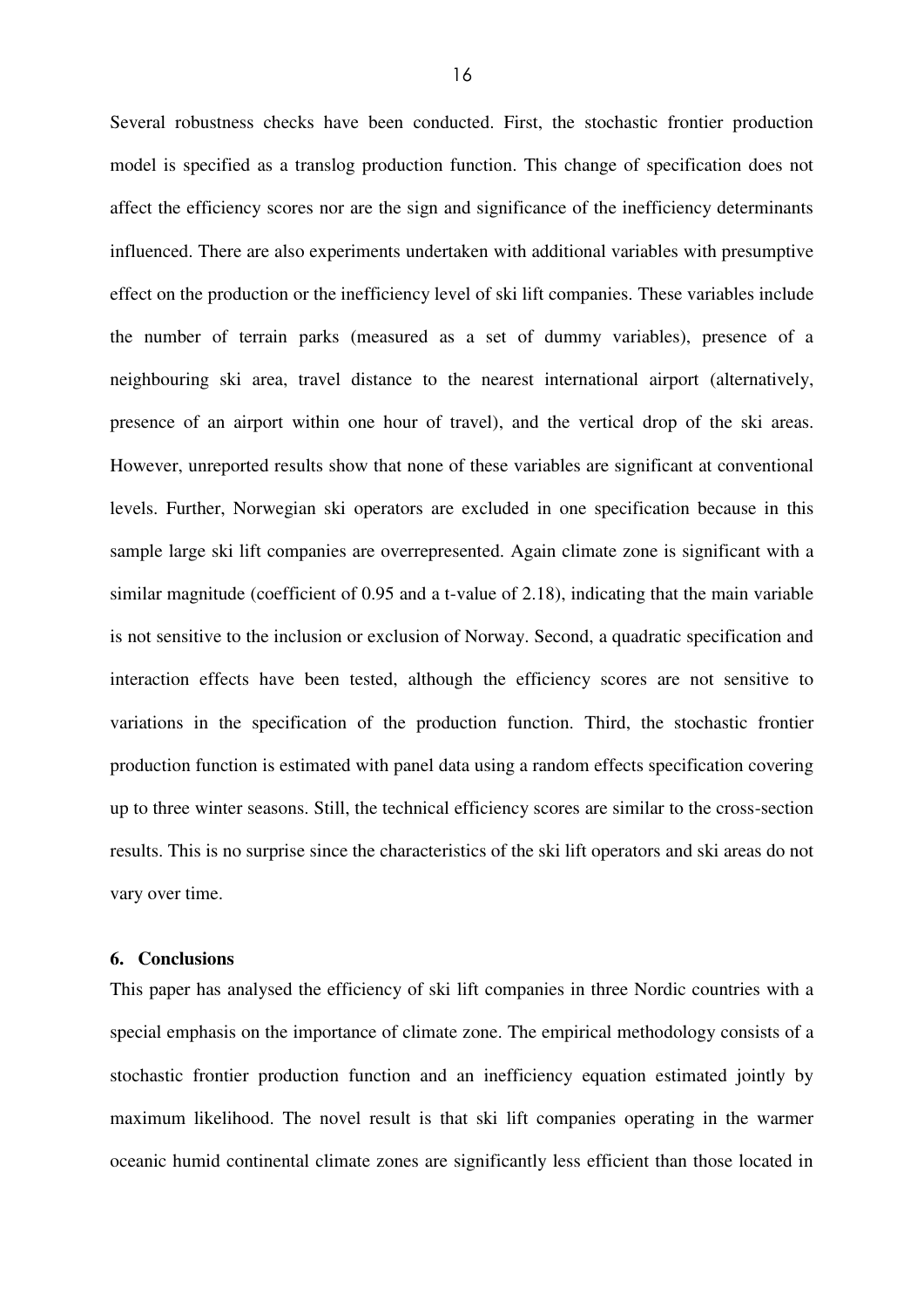the subarctic zones. It is noteworthy that the difference in the level of inefficiency of these two groups is quite large with about 30 per cent which is equal to 12 percentage points. Presence of a large local market and location at low elevations are not relevant.

Results for the stochastic production frontier model show that output can be explained by length of ski runs, number of ski lifts, presence of fast lifts, snowmaking capacity and large ski conglomerates (Skistar). The most important production factor is the number of ski lifts.

There are several policy conclusions that can be drawn from this analysis. An important implication of the findings is that many ski-lift operators in low-latitude areas do not realise their full productivity potential. A possible explanation is that these companies do not have the required climate conditions to produce snow when it is needed for instance in the early season, or when there are higher than average temperatures or poor snow coverage in the warmer climate zone. The higher level of inefficiency of some ski lift companies is a serious threat to operations and will most likely lead to an increase in company debts and possible future closures. In contrast, ski areas at higher latitudes are already operating close to their maximum efficiency level and thus have better growth prospects. This in turn could lead to a rise in concentration, with a small number of large ski-lift companies at higher latitudes dominating the ski industry, as already observed in the European Alps and in North America (Müller & Weber, 2008; Hamilton et al., 2003).

This research is subject to several limitations, including the fact that very small ski-lift operators (those with one or two ski lifts) are not included in the empirical analysis, and that Norwegian operators are underrepresented due to data limitations or accessibility. In addition, analysis only focuses on observable factors such as input factors, climate zone (latitude) and location, while several other aspects may also be of importance. These include management skills, grooming of slopes and availability of nearby hotel beds. It would be interesting to see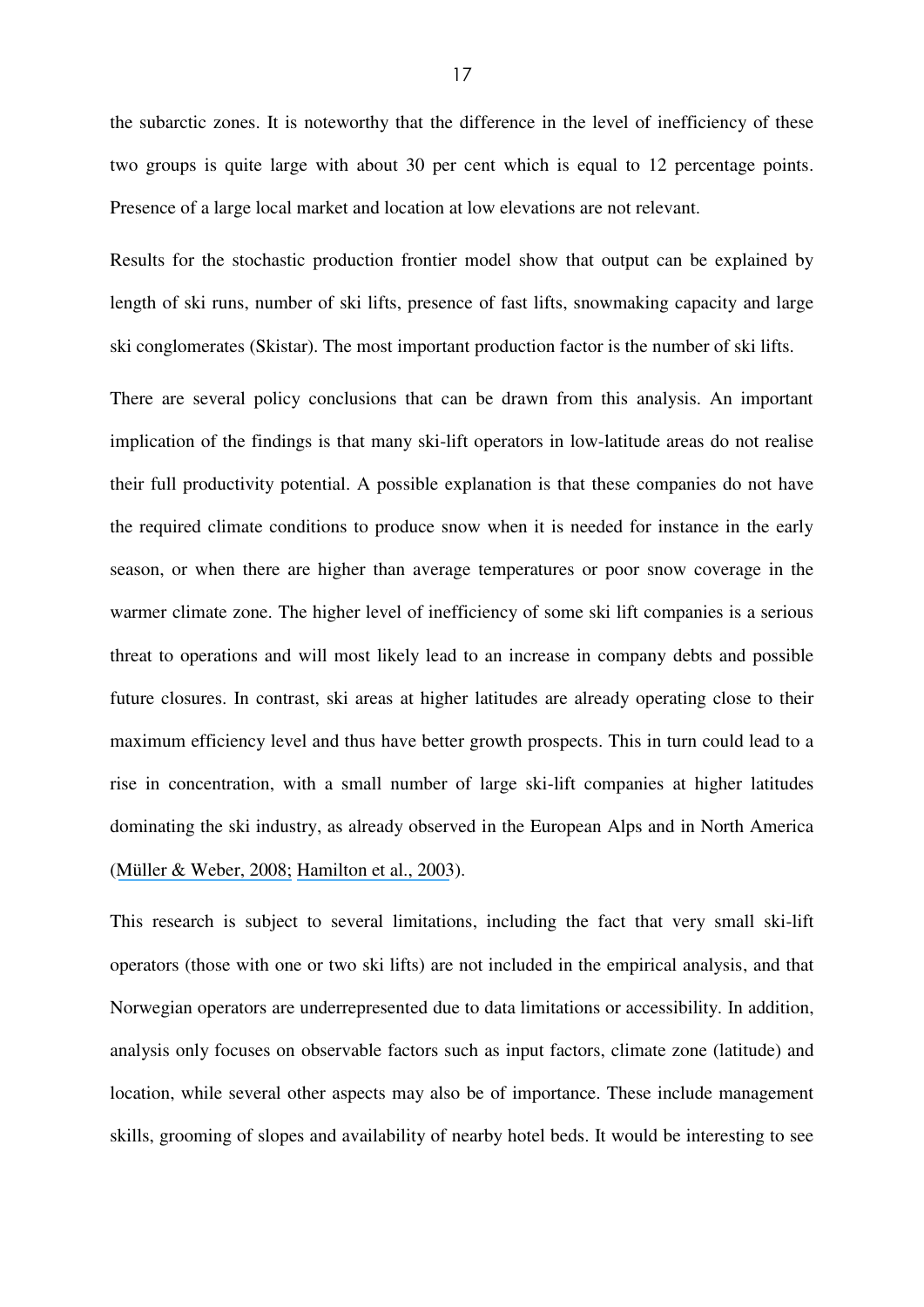these additional variables addressed in future research on possible determinants of efficiency among ski lift operators.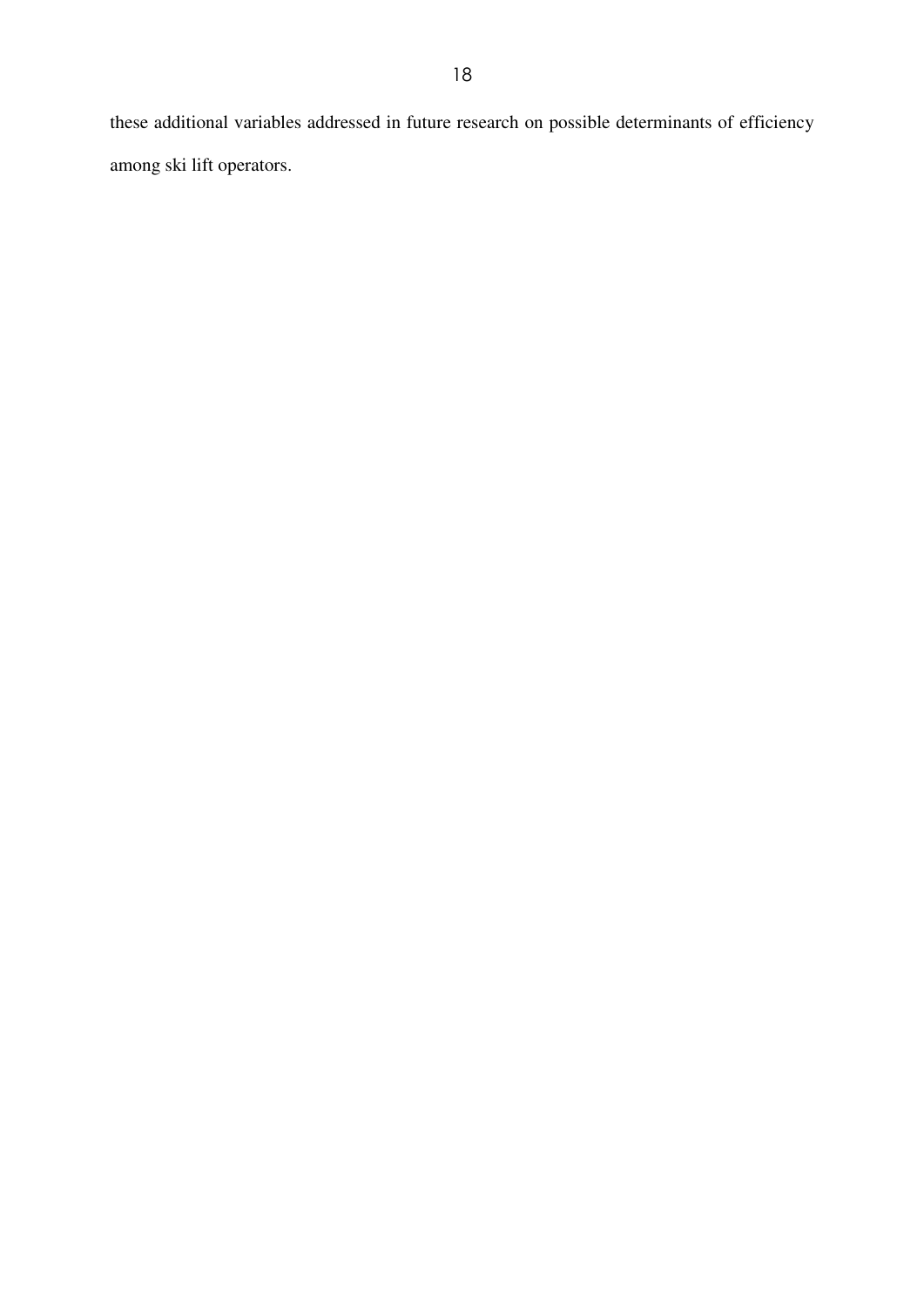#### **References**

- Abegg, B., Agrawala, S., Crick, F., & De Montfalcon, A. (2007). Climate change impacts and adaptation in winter tourism. In: *Climate change in the European Alps: Adapting winter tourism and natural hazards management* (25–58). Paris: Organization for Economic Cooperation and Development (OECD).
- ACIA (2004). *Impacts of a warming arctic: Arctic Climate Impact Assessment*. Cambridge: Cambridge University Press.
- ALF, Alpinanleggenes Landsforening. (2015). *Fakta og Statistikk*. Retrieved December 2016 from <http://www.alpinanleggene.no/statistikk/statistikk-og-fakta-alpinanleggenes-landsforening>.
- Amsler, C., Lee, Y. H., & Schmidt, P. (2009). A Survey of Stochastic Frontier Models and Likely Future Developments. *Seoul Journal of Economics*, *22*(1), 5–27.
- Assaf, A. G., & Josiassen, A. (2016). Frontier Analysis A State-of-the-Art Review and Meta-Analysis. *Journal of Travel Research*, *55*(5), 612–627.
- Bark, R. H., Colby, B. G., & Dominguez, F. (2010). Snow days? Snowmaking adaptation and the future of low latitude, high elevation skiing in Arizona, USA. *Climatic Change*, *102*(3-4), 467–491.
- Battese, G. E., & Coelli, T. J. (1995). A model for technical inefficiency effects in a stochastic frontier production function for panel data. *Empirical Economics*, *20*(2), 325–332.
- Botti, L., Goncalves, O., & Peypoch, N. (2012). Benchmarking Pyrenean ski resorts. *Journal of Alpine Research*, *Revue de Géographie Alpine*, (100-4), 1–13.
- Brida, J. G., Deidda, M., & Pulina, M. (2014). Tourism and transport systems in mountain environments: analysis of the economic efficiency of cableways in South Tyrol. *Journal of Transport Geography*, *36*, 1– 11.
- Brouder, P., & Lundmark, L. (2011). Climate change in Northern Sweden: intra-regional perceptions of vulnerability among winter-oriented tourism businesses*. Journal of Sustainable Tourism*, *19*(8), 919–933.
- Damm, A., Köberl, J., & Prettenthaler, F. (2014). Does artificial snow production pay under future climate conditions?–A case study for a vulnerable ski area in Austria. *Tourism Management*, *43*, 8–21.
- Damm, A., Greuell, W., Landgren, O., & Prettenthaler, F. (2016). Impacts of + 2 C global warming on winter tourism demand in Europe. *Climate Services*, forthcoming.
- Dawson, J., & Scott, D. (2013). Managing for climate change in the alpine ski sector. *Tourism Management, 35*, 244–254.
- Dawson, J., Scott, D., & McBoyle, G. (2009). Climate change analogue analysis of ski tourism in the northeastern USA. *Climate Research*, *39*(1), 1–9.
- Echelberger, H. E., & Shafer E. L., Jr. (1970). Snow + (X) = Use of Ski Slopes. *Journal of Marketing Research*, *7*, 388–92.
- Falk, M. (2009). Are multi‐resort ski conglomerates more efficient?. *Managerial and Decision Economics*, *30*(8), 529–538.
- Finnish Ski Area Association (SKHY) (2015). Number of skier visits of the 20 largest Finnish ski areas.(Laskettelupäivät) 2013/2014-2014/2015, unpublished data.
- Flagestad, A, & Hope, C. A. (2001). Strategic success in winter sports destinations: a sustainable value creation perspective. *Tourism Management*, *22*, 445–461.
- Goncalves, O. (2013). Efficiency and productivity of French ski resorts. *Tourism Management, 36*, 650–657.
- Goncalves, O., Robinot, E., & Michel, H. (2016). Does It Pay to Be Green? The Case of French Ski Resorts. *Journal of Travel Research*, *55*(7), 889–903.
- Gonseth, C. (2013). Impact of snow variability on the Swiss winter tourism sector: implications in an era of climate change. *Climatic Change, 119*(2), 307–320.
- Haanpää, S., Juhola, S., & Landauer, M. (2015). Adapting to climate change: Perceptions of vulnerability of down-hill ski area operators in Southern and Middle Finland. *Current Issues in Tourism*, *18*(10), 966–978.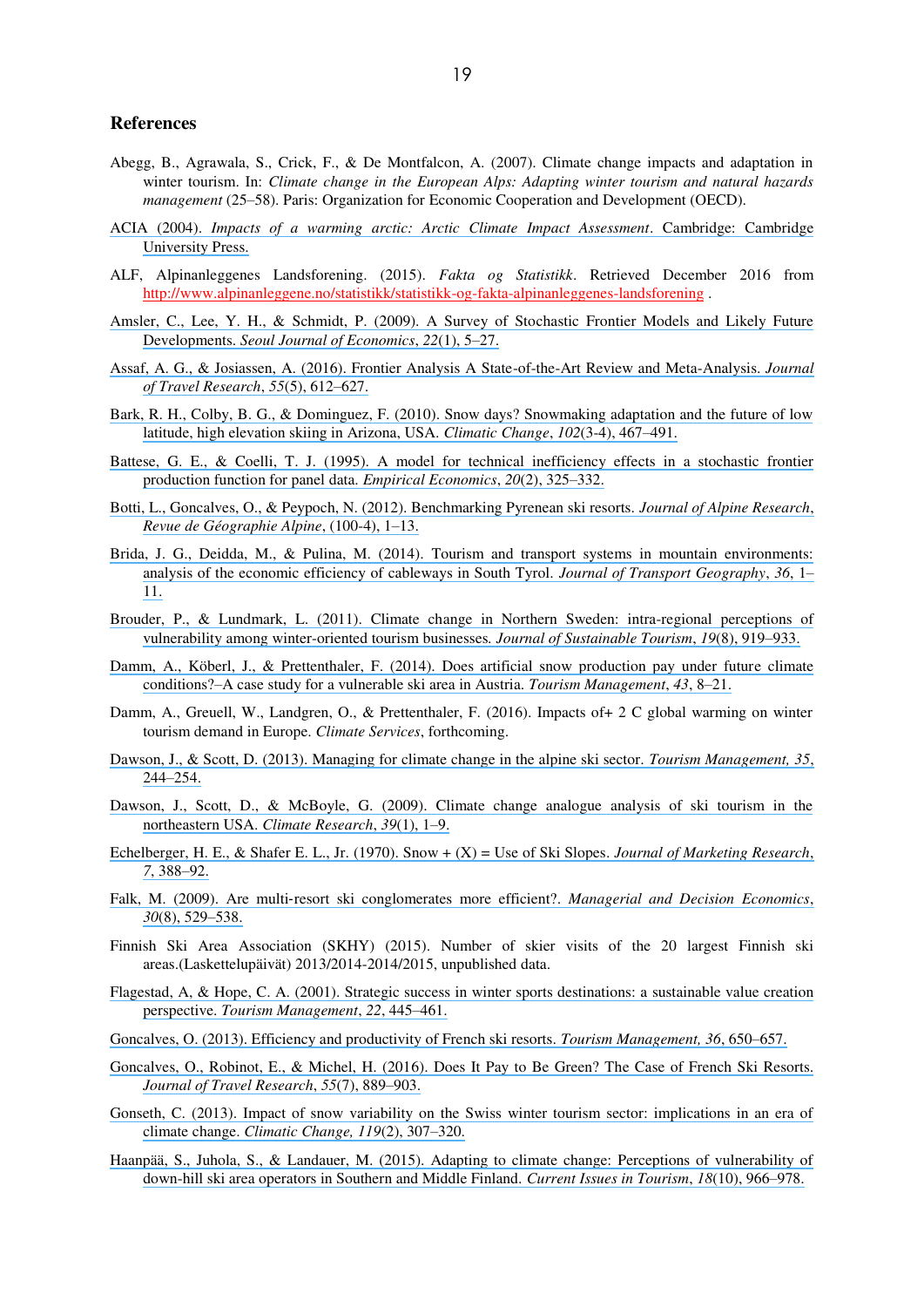- Hamilton, L.C., Rohall, D. E, Hayward, G. F, & Keim, B. D. (2003). Warming winters and New Hampshire's lost ski areas: An integrated case study. *International Journal of Sociology and Social Policy*, *23*(10), 52– 73.
- Hendrikx, J., Zammit, C., Hreinsson, E. Ö., & Becken, S. (2013). A comparative assessment of the potential impact of climate change on the ski industry in New Zealand and Australia. *Climatic Change*, *119*(3-4), 965–978.
- Kaján, E., & Saarinen, J. (2013). Tourism, climate change and adaptation: A review. *Current Issues in Tourism*, *16*(2), 167–195.
- Karlaftis, M. G., & Tsamboulas, D. (2012). Efficiency measurement in public transport: Are findings specification sensitive?. *Transportation Research Part A: Policy and Practice*, *46*(2), 392–402.
- Kerstens, K. (1996). Technical efficiency measurement and explanation of French urban transit companies. *Transportation Research Part A: Policy and Practice*, *30*(6), 431–452.
- Kodde, D. A., & Palm, F. C. (1986). Wald criteria for jointly testing equality restrictions. *Econometrica*, *54*, 1243–1248.
- Kumbhakar, S. C., Ghosh, S., & McGuckin, J. T. (1991). A generalized production frontier approach for estimating determinants of inefficiency in U.S. dairy farms. *Journal of Business & Economic Statistics, 9*, 279–286.
- Moen, J., & Fredman, P. (2007). Effects of climate change on alpine skiing in Sweden. *Journal of Sustainable Tourism*, *15*(4), 418–437.
- Mulligan, J, & Llinares, E. (2003). Market segmentation and the diffusion of quality enhancing innovations: the case of downhill skiing. *The Review of Economics and Statistics*, *85*, 493–501.
- Müller, H., & Weber, F. (2008). Climate change and tourism scenario analysis for the Bernese Oberland in 2030. *Tourism Review*, *63*(3), 57–71.
- Murillo-Zamorano, L. R. (2004). Economic efficiency and frontier techniques. *Journal of Economic Surveys*, *18*, 33–77.
- Nicholls, S., & Amelung, B. (2015). Implications of climate change for rural tourism in the Nordic region. *Scandinavian Journal of Hospitality and Tourism*, *15*(1-2), 48–72.
- Peterson, A. (2016). Köppen climate types of Finland, Norway, and Sweden, Retrieved 9 February 2017 from [https://commons.wikimedia.org/wiki/File:Norway\\_koppen.svg;](https://commons.wikimedia.org/wiki/File:Norway_koppen.svg) [https://upload.wikimedia.org/wikipedia/commons/thumb/2/2b/Sweden\\_koppen.svg/320px-](https://upload.wikimedia.org/wikipedia/commons/thumb/2/2b/Sweden_koppen.svg/320px-Sweden_koppen.svg.png)Sweden koppen.svg.png; [https://upload.wikimedia.org/wikipedia/commons/thumb/6/6f/Finland\\_koppen.svg/320px-](https://upload.wikimedia.org/wikipedia/commons/thumb/6/6f/Finland_koppen.svg/320px-Finland_koppen.svg.png)Finland koppen.svg.png.
- Pickering, C., (2011). Changes in demand for tourism with climate change: A case study of visitation patterns to six ski resorts. *Journal of Sustainable Tourism*, *19*(6), 767–781.
- Prettenthaler, F., & Kortschak, D., (2015). *The effects of climate change on alpine skiing tourism a European approach.* The Economics of Weather and Climate Risks Working Paper Series No 2/2015.
- Roto, J. (2009). Major winter resorts in Scandinavia, map. Retrieved 10 February 2017 from [http://www.nordregio.se/en/Maps/09-Other/Major-winter-resorts-in-Scandinavia/.](http://www.nordregio.se/en/Maps/09-Other/Major-winter-resorts-in-Scandinavia/)
- Scott, D., & Jones, B. (2007). A regional comparison of the implications of climate change for the golf industry in Canada. *The Canadian Geographer/Le Géographe canadien*, *51*(2), 219–232.
- Skistar. Annual report. (2015). Retrieved December 2016 from [www.skistar.com/en/Corporate/investors.](http://www.skistar.com/en/Corporate/investors)
- SLAO Svenska Skidanläggningars Organisation. various issues (branschrapport and skidata). Retrieved December 2016 from www.slao.se.
- Spandre, P., François, H., George-Marcelpoil, E., & Morin, S. (2016). Panel based assessment of snow management operations in French ski resorts. *Journal of Outdoor Recreation and Tourism, 16, 24-36.*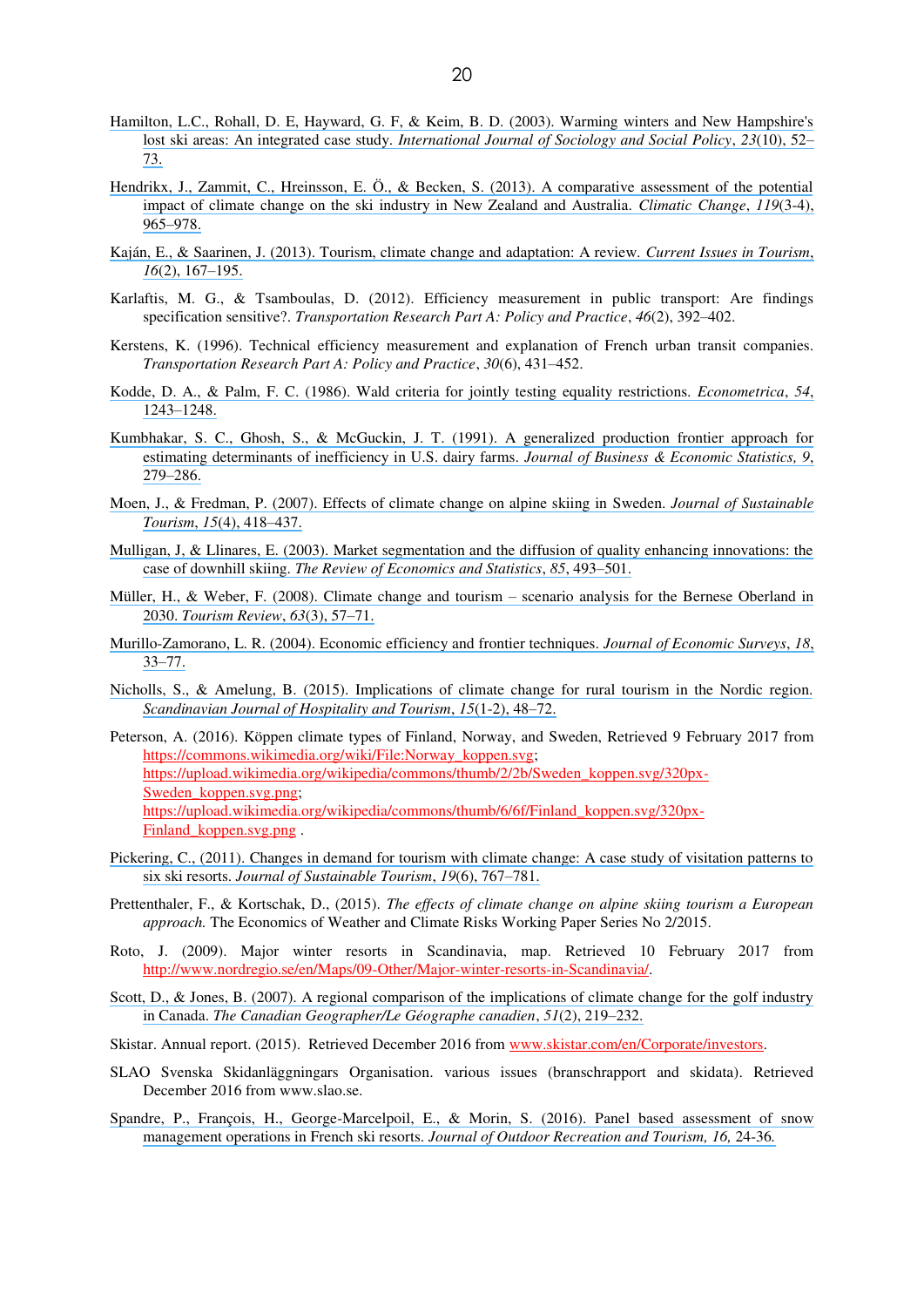- Statistics Finland, Population statistics. (2016). Retrieved December 2016 from http://pxnet2.stat.fi/PXWeb/pxweb/en/StatFin/StatFin\_vrm\_vaerak/010\_vaerak\_tau\_123.px/?rxid=fe0ff5 [6a-5b6c-43a2-9cb7-2cdc6d9e8965.](http://pxnet2.stat.fi/PXWeb/pxweb/en/StatFin/StatFin__vrm__vaerak/010_vaerak_tau_123.px/?rxid=fe0ff56a-5b6c-43a2-9cb7-2cdc6d9e8965)
- Statistics Norway. Population statistics.(2016). Retrieved December 2016 from [https://www.ssb.no/en/befolkning/statistikker/folkfram/aar/2016-06-](https://www.ssb.no/en/befolkning/statistikker/folkfram/aar/2016-06-21?fane=tabell&sort=nummer&tabell=270429) [21?fane=tabell&sort=nummer&tabell=270429.](https://www.ssb.no/en/befolkning/statistikker/folkfram/aar/2016-06-21?fane=tabell&sort=nummer&tabell=270429)
- Statistics Sweden. Population statistics. (2016). Retrieved December 2016 from [http://www.scb.se/hitta](http://www.scb.se/hitta-statistik/statistik-efter-amne/befolkning/befolkningens-sammansattning/befolkningsstatistik/pong/tabell-och-diagram/kvartals--och-halvarsstatistik--kommun-lan-och-riket/kvartal-3-2016/)[statistik/statistik-efter-amne/befolkning/befolkningens-sammansattning/befolkningsstatistik/pong/tabell](http://www.scb.se/hitta-statistik/statistik-efter-amne/befolkning/befolkningens-sammansattning/befolkningsstatistik/pong/tabell-och-diagram/kvartals--och-halvarsstatistik--kommun-lan-och-riket/kvartal-3-2016/)[och-diagram/kvartals--och-halvarsstatistik--kommun-lan-och-riket/kvartal-3-2016/.](http://www.scb.se/hitta-statistik/statistik-efter-amne/befolkning/befolkningens-sammansattning/befolkningsstatistik/pong/tabell-och-diagram/kvartals--och-halvarsstatistik--kommun-lan-och-riket/kvartal-3-2016/)
- Steiger, R. (2011). The impact of snow scarcity on ski tourism. An analysis of the record warm season 2006/07 in Tyrol (Austria). *Tourism Review*, *66*, 4–13.
- Steiger, R., & Mayer, M. (2008). Snowmaking and climate change: Future options for snow production in Tyrolean ski resorts. *Mountain Research and Development*, *28*(3), 292–298.
- Steiger, R., & Stötter, J. (2013). Climate change impact assessment of ski tourism in Tyrol. *Tourism Geographies, 15*(4), 577–600.
- Tervo, K. (2008). The Operational and Regional Vulnerability of Winter Tourism to Climate Variability and Change: The Case of the Finnish Nature‐Based Tourism Entrepreneurs. *Scandinavian Journal of Hospitality and Tourism*, *8*(4), 317–332.
- Tervo-Kankare, K., Hall, C. M., & Saarinen, J. (2013). Christmas tourists' perceptions to climate change in Rovaniemi, Finland. *Tourism Geographies*, *15*(2), 292–317.
- TOPDAD (2015). *Winter Tourism Decreasing Snow Reliability and Ski Tourism*, [http://topdad.services.geodesk.nl/en/web/guest/alpine-skiing;](http://topdad.services.geodesk.nl/en/web/guest/alpine-skiing) accessed October, 2016.
- Tuppen, J. (2000). The restructuring of winter sports resorts in the French Alps: problems, processes and policies. *International Journal of Tourism Research*, *2*(5), 327–344.
- Unbehaun, W., Pröbst, U., & Haider, W. (2008). Trends in winter sport tourism: challenges for the future. *Tourism Review, 63*, 36–47.
- Vanat, L. (2016). *2016 International Report on Snow & Mountain Tourism*. Retrieved 8<sup>th</sup> of June 2016 from <http://www.vanat.ch/RM-world-report-2016-vanat.pdf>.
- Veijalainen, N., Lotsari, E., Alho, P., Vehviläinen, B., & Käyhkö, J. (2010). National scale assessment of climate change impacts on flooding in Finland. *Journal of Hydrology, 391*(3-4), 333–350. DOI: [10.1016/j.jhydrol.2010.07.035.](http://dx.doi.org/10.1016/j.jhydrol.2010.07.035)
- Wang, H.-J. (2002). Heteroscedasticity and non-monotonic efficiency effects of a stochastic frontier model. *Journal of Productivity Analysis*, *18*, 241–253.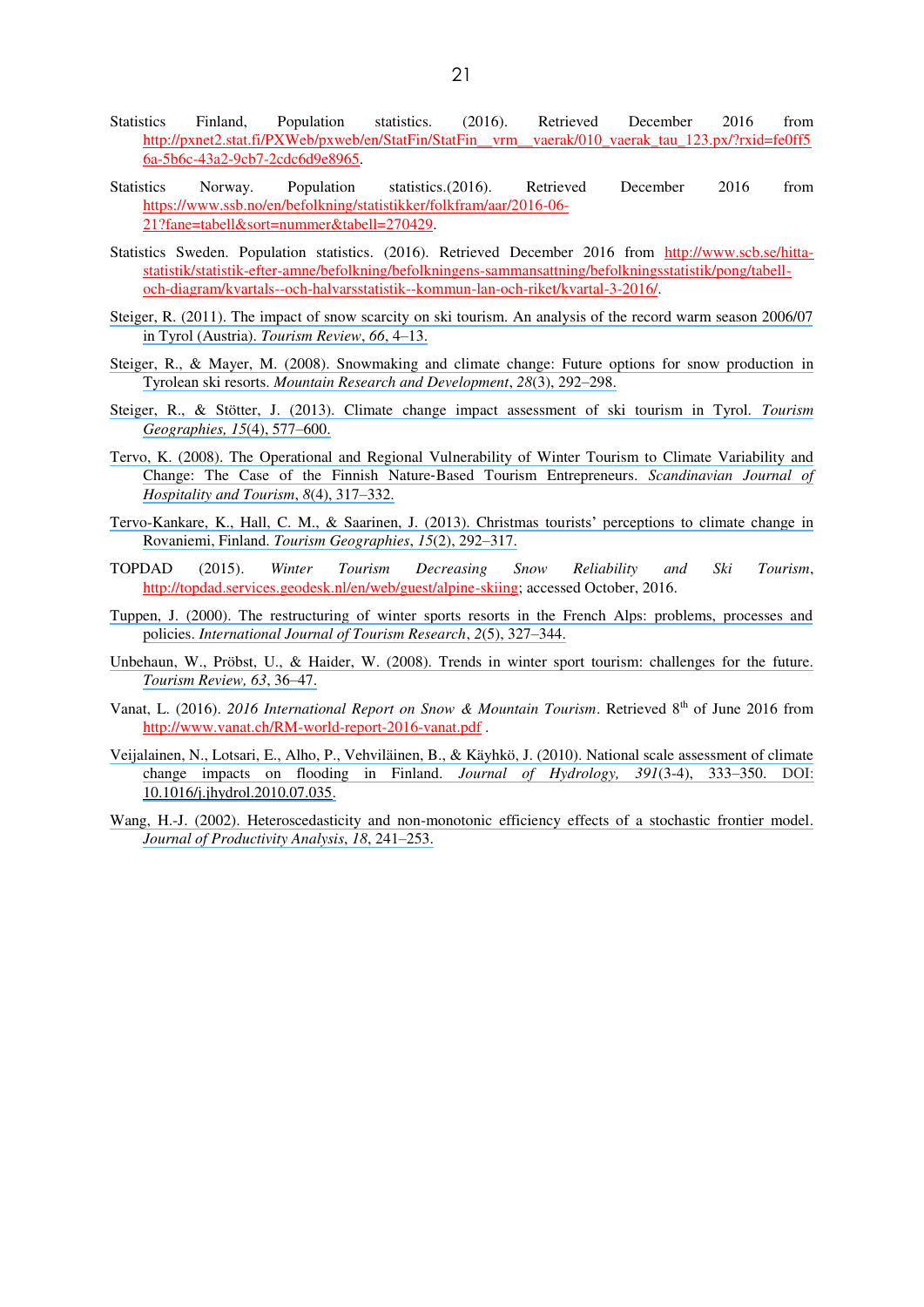





The Finnish Ski Area Association).

*Graph 3: Distribution of the technical efficiency scores* 



Notes: The graph shows the probability distribution of the technical efficiency scores for two climate zones based on the stochastic frontier function under the truncated normal distribution (without the inefficiency model) (based on Table 4).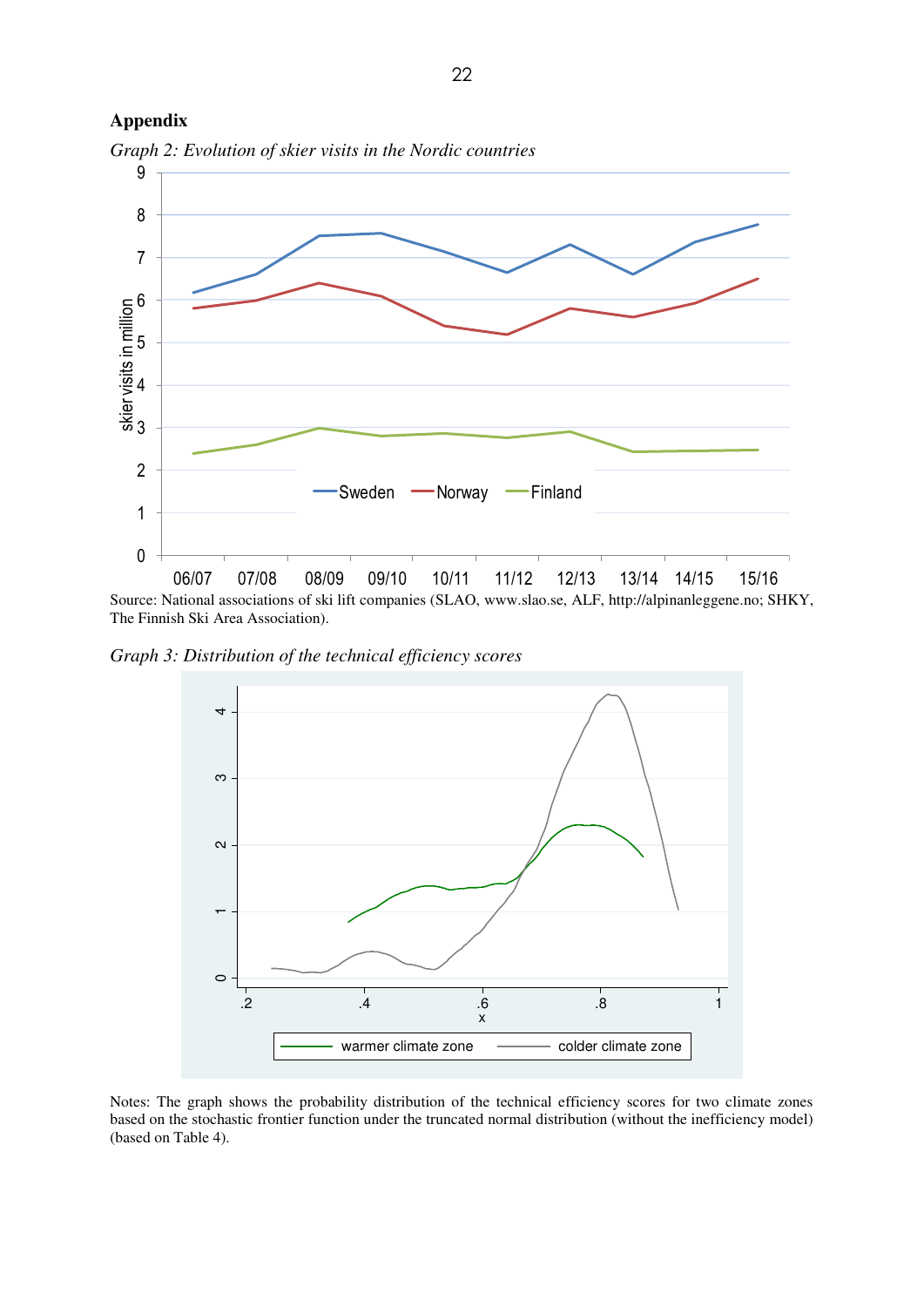

*Graph 4: Definition of the Köppen climate types* 

Source: Peterson, A. (2016). Retrieved 9 February 2017 from https://commons.wikimedia.org/wiki/File:Sweden\_koppen.svg,

https://commons.wikimedia.org/wiki/File:Finland\_koppen.svg and https://commons.wikimedia.org/wiki/File:Norway\_koppen.svg.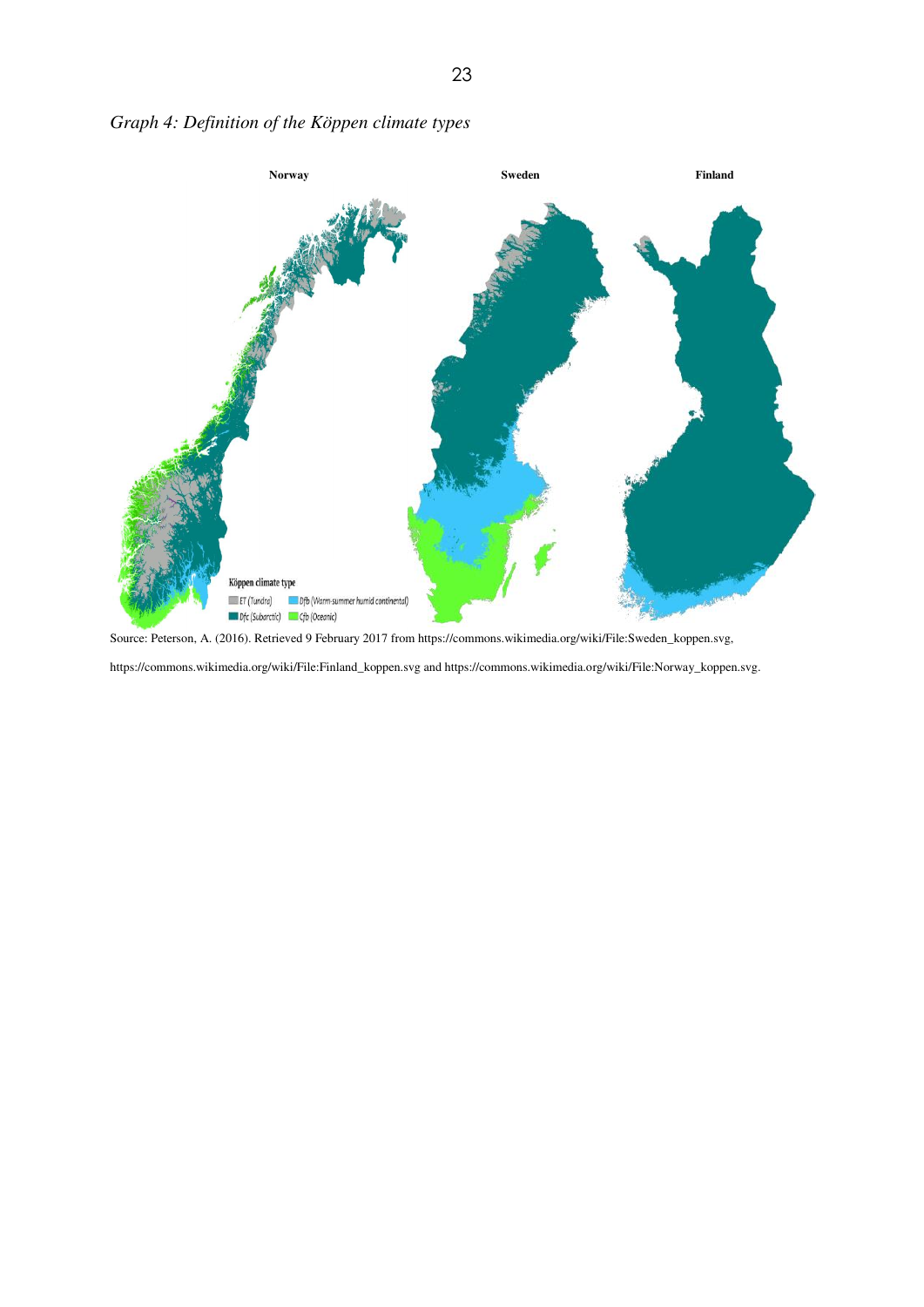

*Graph 5: Location of ski areas in the Nordic countries*

Source: Roto, J. (2009). Major winter resorts in Scandinavia, Nordregio map. Retrieved 10 February 2017 from [http://www.nordregio.se/en/Maps/09-Other/Major-winter-resorts-in-Scandinavia.](http://www.nordregio.se/en/Maps/09-Other/Major-winter-resorts-in-Scandinavia./)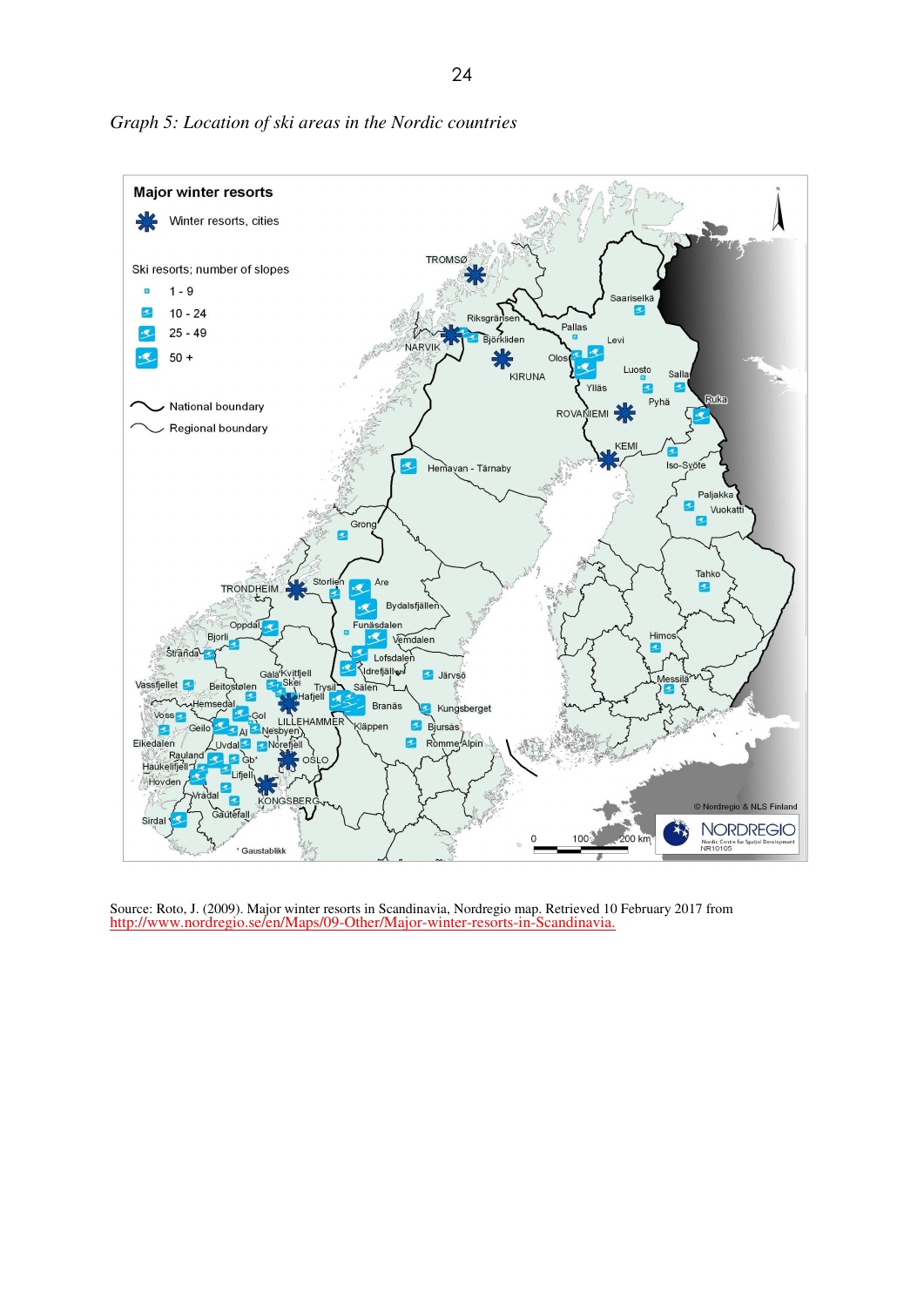| Ski area                                                     | Country code |
|--------------------------------------------------------------|--------------|
| Bjursås Skicenter                                            | SE.          |
| Elkedalen                                                    | NO           |
| Flottsbro                                                    | <b>SE</b>    |
| Gaustablikk                                                  | NO.          |
| Gautefall                                                    | NO.          |
| Hammarbybacken                                               | <b>SE</b>    |
| Isaberg                                                      | <b>SE</b>    |
| Kongsberg                                                    | NO.          |
| Leksand/Granberget                                           | <b>SE</b>    |
| Mullsjö Alpin                                                | <b>SE</b>    |
| Norefjell                                                    | NO.          |
| Oslo Vinterpark (Tryvann)                                    | NO.          |
| Rauland                                                      | NO.          |
| Ski Sunne                                                    | <b>SE</b>    |
| Säfsen                                                       | <b>SE</b>    |
| Talma                                                        | FI.          |
| Ulricehamns skicenter                                        | <b>SE</b>    |
| Vihti                                                        | FI.          |
| Valfjällets Skicenter                                        | <b>SE</b>    |
| Vallåsen                                                     | <b>SE</b>    |
| Source: Own classification based on Graph 4 in the Appendix. |              |

*Table 3: Ski areas located in warmer climate zones*

*Table 4: Estimation results of the stochastic frontier function (without the inefficiency model)* 

|                                    | Truncated normal |             | Half-normal  |      |
|------------------------------------|------------------|-------------|--------------|------|
|                                    | Coeff.           | z           | Coeff.       | z    |
| In length of slopes, km            | 0.333            | ***<br>3.79 | ***<br>0.327 | 3.79 |
| Share of snowmaking capacity, %    | 0.378            | **<br>2.14  | **<br>0.359  | 2.31 |
| In number of ski lifts             | 0.675            | ***<br>4.75 | ***<br>0.687 | 4.97 |
| Dummy variable fast lift           | 0.251            | **<br>2.03  | **<br>0.247  | 1.97 |
| Dummy variable affiliation Skistar | 0.486            | ***<br>2.77 | ***<br>0.475 | 2.89 |
| Dummy variable Norway              | 0.151            | 1.71        | 0.162        | 1.83 |
| Constant                           | 2.018            | ***<br>8.96 | ***<br>2.101 | 9.38 |
| λ                                  | 0.790            | ***         | ***<br>0.654 |      |
| $\sigma^2_{\mathcal{U}}$           | 1.100            | 0.93        | ***<br>0.526 | 4.85 |
| $\sigma_v^2$                       | 0.292            | ***<br>3.96 | ***<br>0.278 | 4.02 |
| $R^2$                              | 0.82             |             | 0.82         |      |
| Number of observations             | 83               |             | 83           |      |
| Technical efficiency scores:       |                  |             |              |      |
| Mean                               | 0.73             |             | 0.68         |      |
| Warmer climate zone                | 0.68             |             | 0.62         |      |
| Colder climate zone                | 0.76             |             | 0.70         |      |
| Technical inefficiency scores      |                  |             |              |      |
| Mean                               | 0.33             |             | 0.42         |      |
| Warmer climate zone                | 0.42             |             | 0.52         |      |
| Colder climate zone                | 0.30             |             | 0.38         |      |

Notes: Asterisks \*\*\*, \*\* and \* denote significant at the 1, 5 and 10 per cent level, respectively. The dependent variable is the logarithm of number of skier days measured as the mean over the two seasons 2013/2014 and 2014/2015. Estimated by Maximum Likelihood with robust standard errors. Technical efficiency level is calculated based on the stochastic frontier function under the truncated normal distribution and the half normal distribution, and excludes the inefficiency equation. The technical efficiency score is 1 for a technically efficient ski lift company and zero for the technically efficient firm.